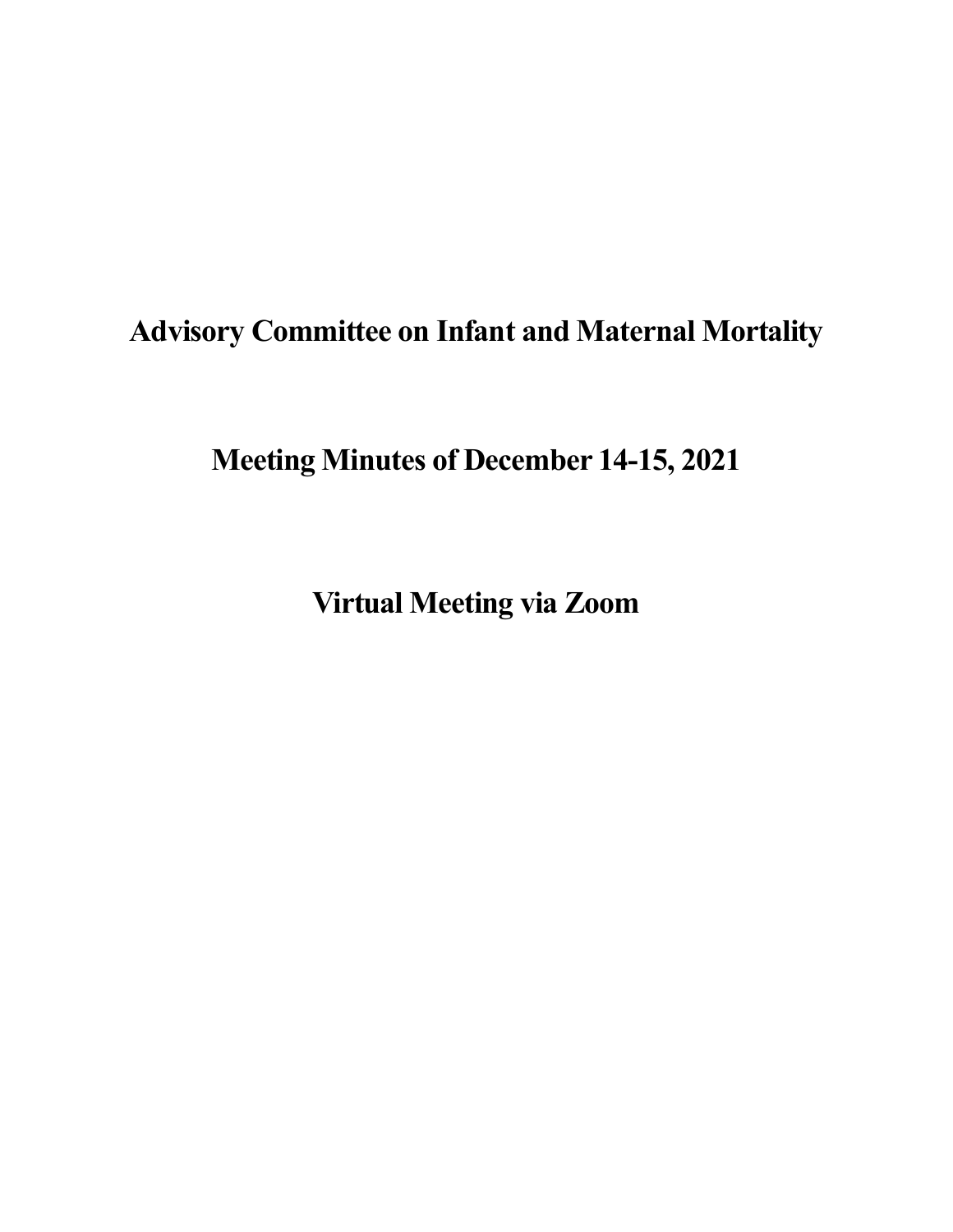## **Table of Contents**

| COVID-19 Follow-Up – What Have We Learned about Equity, Data, and Quality and Access     |  |
|------------------------------------------------------------------------------------------|--|
|                                                                                          |  |
|                                                                                          |  |
|                                                                                          |  |
|                                                                                          |  |
| Narrative Development – Healthy Mothers, Healthy Babies, Healthy Society 14              |  |
|                                                                                          |  |
|                                                                                          |  |
| Planning for a Future Evidence Review and Discussion on the Impact of Abortion on Infant |  |
|                                                                                          |  |
|                                                                                          |  |
|                                                                                          |  |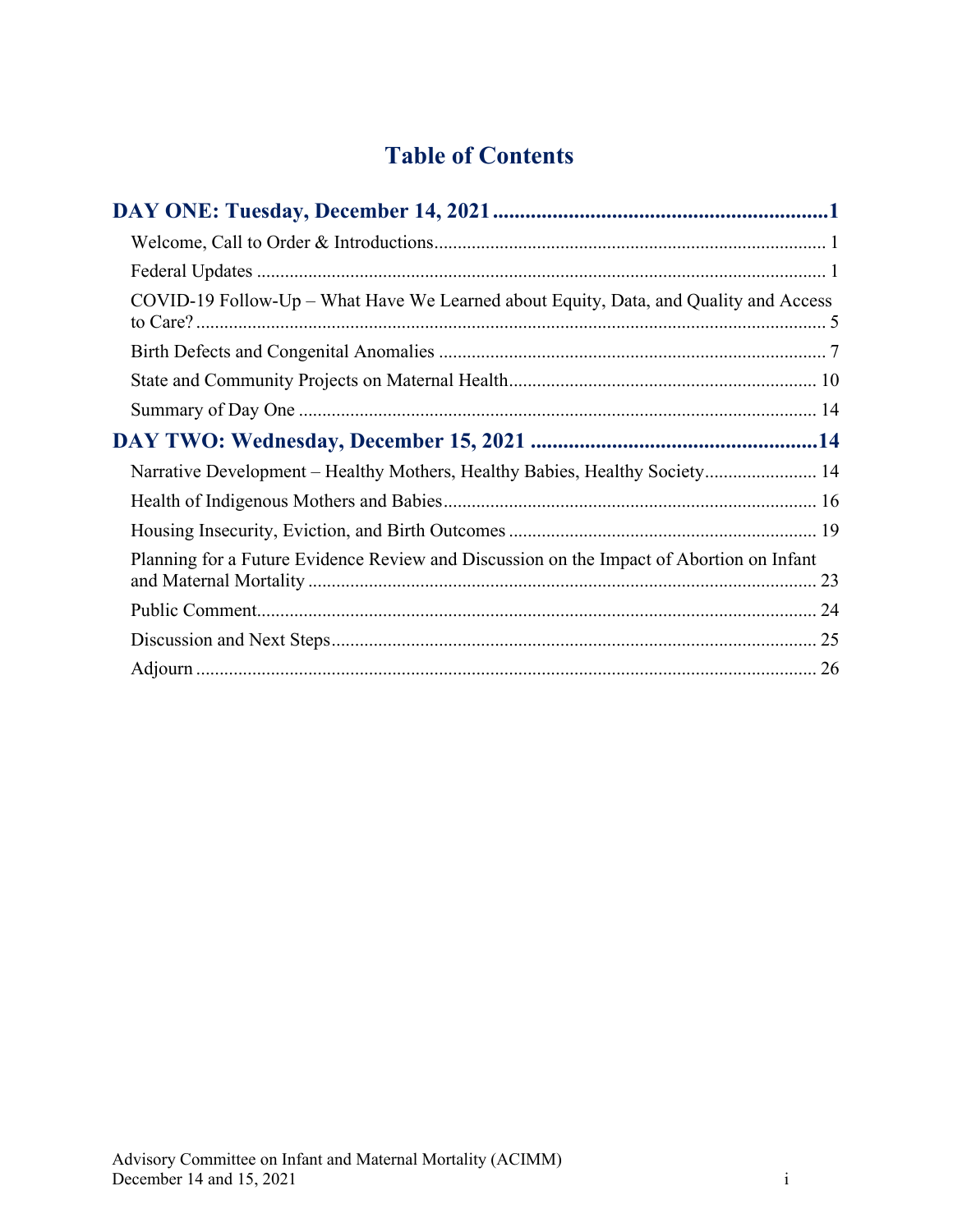## <span id="page-2-0"></span>**DAY ONE: Tuesday, December 14, 2021**

## <span id="page-2-1"></span>**Welcome, Call to Order & Introductions**

#### *Vanessa Lee, M.P.H.,* **Designated Federal Official, ACIMM**  *Edward Ehlinger, M.D***.***, M.S.P.H.***, ACIMM Acting Chair**

Ms. Vanessa Lee welcomed participants to the meeting for the Advisory Committee on Infant and Maternal Mortality (ACIMM), formerly the Secretary's Advisory Committee on Infant Mortality (SACIM) and called the meeting to order.

Dr. Edward Ehlinger spoke about the continuing history of SACIM, which was established 30 years ago in 1991. At the recent 30<sup>th</sup> anniversary celebration of Healthy Start, Dr. Ehlinger, Ms. Lee, and Ms. Belinda Pettiford were asked to speak about SACIM. Dr. Ehlinger recalled a 1985 hearing on Senate bill 1209 for a National Commission to Prevent Infant Mortality, in which both he and Dr. Paul Wise testified. He recalled that they had addressed social determinants of infant health, social and racial disparities and inequities and the commitment needed to end the social injustices that underlie the survival and growth of infants and children.

Dr. Ehlinger said that it could be discouraging that the issues affecting infant mortality in 1985 persist today, but that, collectively, the Committee has helped change the trajectory of infant and maternal health and mortality. For instance, he stated, the Committee has helped shift the focus on clinical care to also include social determinants of health, racism, and historically underrepresented populations such as indigenous communities. He additionally noted that the Committee has helped highlight the unique needs of pregnant individuals and infants during a global pandemic and through a crisis at the southern border of the United States (U.S.). Dr. Ehlinger asked Committee members to recommit to the ACIMM charge to make the necessary changes needed to protect mothers and infants. He then welcomed ACIMM members and staff to introduce themselves.

The Committee unanimously passed a motion to approve the Minutes of the September 2021 meeting.

## <span id="page-2-2"></span>**Federal Updates**

## *Kristen Zycherman, R.N., B.S.N.***, Centers for Medicare & Medicaid Services (CMS)**

Ms. Kristen Zycherman provided an update on the Maternal and Infant Health Initiative (MIHI), which was launched in July 2014 in response to expert panel recommendations to improve access to and quality of care for pregnant and postpartum individuals and their infants. Between 2019 and 2020, MIHI convened an expert working group to assess their progress and develop [updated recommendations](https://www.medicaid.gov/medicaid/quality-of-care/improvement-initiatives/maternal-infant-health-care-quality/index.html) for improvement. She shared that based on these recommendations, MIHI now focuses on three key areas: increased use and quality of postpartum care visits, increased use and quality of infant well-child visits, and decreased rate of cesarean births in lowrisk pregnancies. She noted that these three focus areas are interconnected and emphasize the importance of the mother-infant dyad and care throughout the life course.

Ms. Zycherman reviewed examples of risk factors that span all three focus areas. For instance, she noted that equity plays a significant role, with a maternal mortality rate of up to five times higher among Black and American Indian/Alaska Native (AI/AN) birthing persons. She stated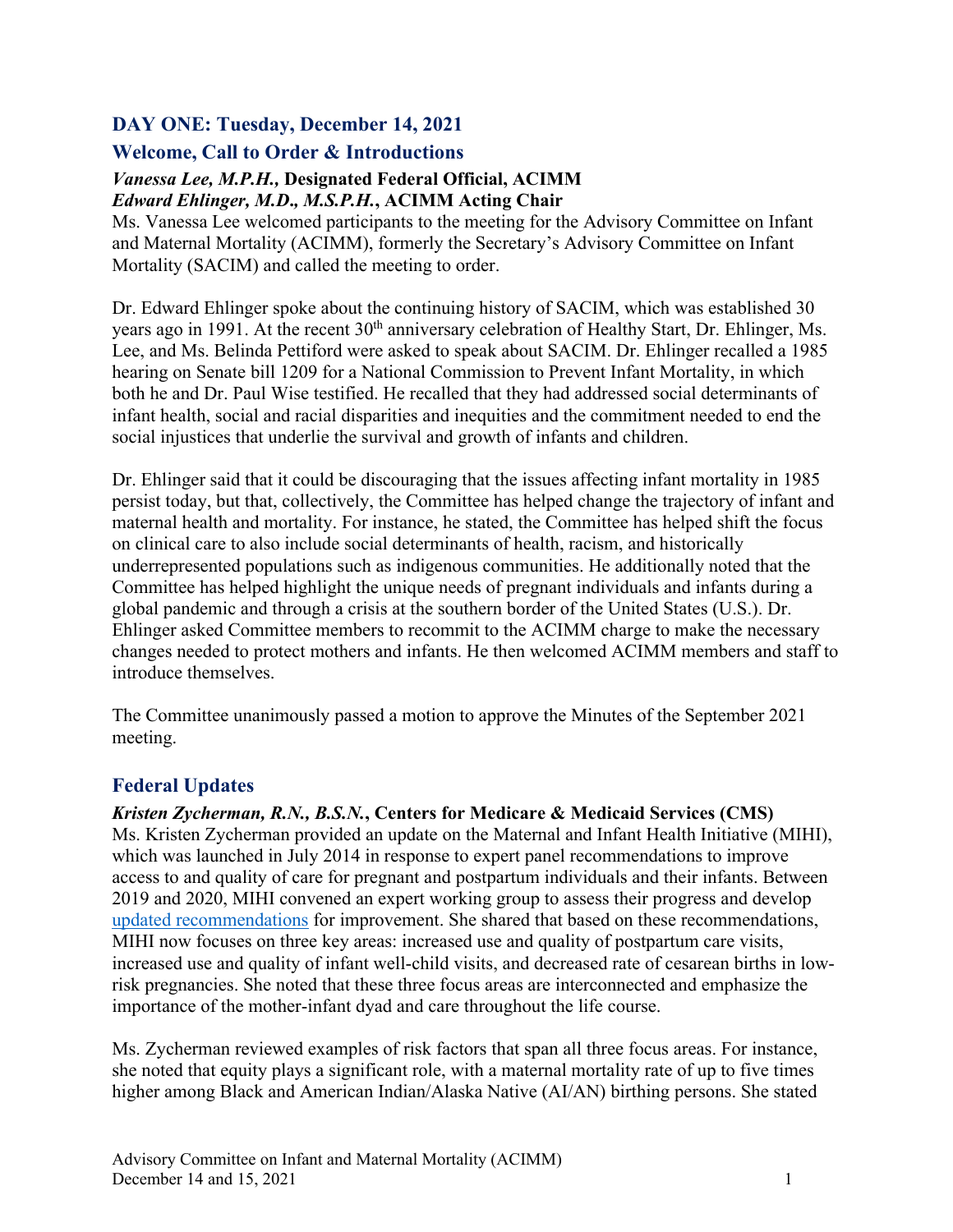that timing is also an important factor, with half of all maternal deaths occurring in the postpartum period and one-third of those occurring after the first postpartum week. These risk factors are also intertwined with Medicaid status. She cited studies of women enrolled in Medicaid that indicated that they are more likely to have co-morbidities, lower levels of education, higher levels of postpartum depression, and lower rates of postpartum care than uninsured or privately insured women. Ms. Zycherman reviewed the opportunities for improvement across both national and state levels.

She talked about the evolving concept of postpartum care based on the American College of Obstetrics and Gynecologists' (ACOG) recommendations to improve the quality and scope of services. She noted that this would include a care visit within the first three weeks postpartum and subsequent comprehensive visits focused not just on recovery, along with education, infant care and feeding, contraceptive care, and chronic disease screening and management. She stated that the evolving concept of postpartum care would also address the systemic inequities and social determinants of health that contribute to poor postpartum outcomes.

Ms. Zycherman described the MIHI [Postpartum Care Learning Collaborative,](https://www.medicaid.gov/medicaid/quality-of-care/improvement-initiatives/maternal-infant-health/quality-improvement/postpartum-care/index.html) which provides one-on-one and group training and technical assistance to improve the quality of postpartum care and the mortality rates in nine states. She shared that the next Learning Collaborative is focused on infant well-child visits. She explained that only 66 percent of children receive six or more well-child visits in the first 15 months of life, indicating a significant opportunity for improvement. She shared that MIHI also plans to launch a Learning Collaborative on reducing low-risk cesarean deliveries, which is a risk factor associated with maternal morbidity. She stated that CMS has not previously been able to publicly report the number of cesareans due to the low number of reporting states. She noted that in 2021, MIHI replaced the cesarean birth metric with one that measures low-risk delivery based on the Centers for Disease Control and Prevention (CDC) mortality data and CMS will calculate this on behalf of all states. In 2022, Ms. Zycherman explained, MIHI will provide a series of short videos and one-on-one coaching on tobacco cessation for pregnant and postpartum individuals

Ms. Zycherman reviewed other maternal and infant health activities at CMS, such as state guidance on postpartum coverage extension and the development of core measures to improve maternal and perinatal health in Medicaid and the Children's Health Insurance Program (CHIP). She shared that CMS also conducted an equity assessment on quality of care in the postpartum period among Medicaid and CHIP birthing persons, which led to a Challenge.gov competition for innovative strategies to improve postpartum care among Black and AI/AN individuals. She explained that CMS prioritizes maternal and infant health and has aligned their strategic priorities and goals with the Department of Health and Human Services (HHS) [Maternal Health](https://aspe.hhs.gov/sites/default/files/private/aspe-files/264076/healthy-women-healthy-pregnancies-healthy-future-action-plan_0.pdf)  [Action Plan.](https://aspe.hhs.gov/sites/default/files/private/aspe-files/264076/healthy-women-healthy-pregnancies-healthy-future-action-plan_0.pdf)

#### **Discussion**

Dr. Paul Jarris addressed the term "effective use of contraception" and the importance of immediate postpartum contraception on birth spacing. He asked why this point seems to have been dropped. He was also concerned that the explanation of maternal mortality did not include impactful issues that fall outside of the medical environment, such as partner violence or drug overdose. Ms. Zycherman acknowledged that contraception was a focus area in the original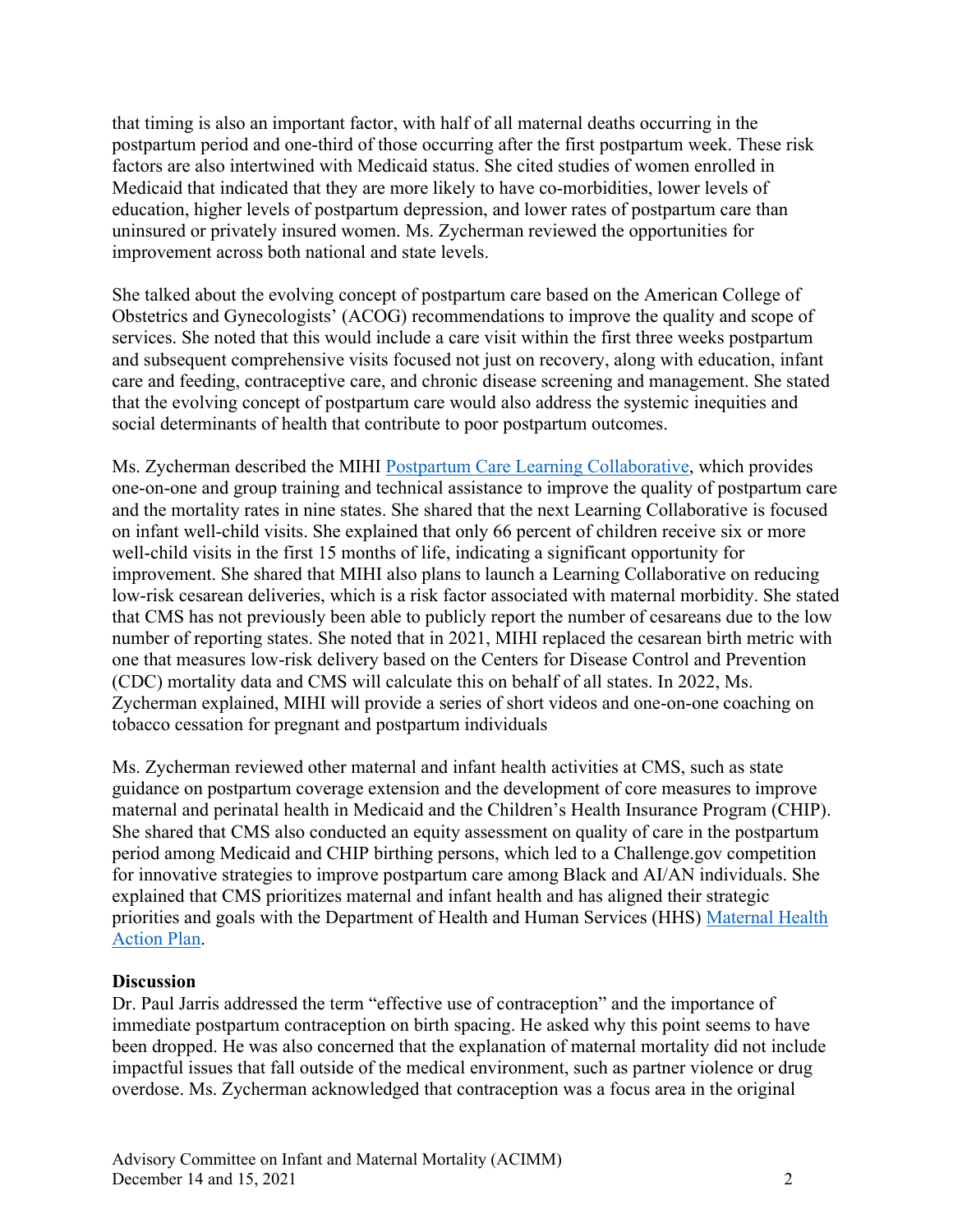phase of MIHI and in the next phase they developed two contraceptive care measures—one for all women and the other for postpartum women, which were wrapped into the concept of comprehensive quality postpartum care. She shared that MIHI has been working to unbundle Medicaid payments for long-acting reversible contraception (LARC), which has been a barrier, and it is exploring options for related measures, such as contraceptive counseling. She explained that these data rely on the CDC definition of severe maternal morbidity, which is based on 21 codes that are largely clinically-based. She noted that some states are beginning to calculate their own severe maternal morbidity rates and are including codes related to behavioral health, sexually transmitted disease (STD) and other metrics. She stated that intimate partner violence (IPV) may fall under different categories of pregnancy-related versus pregnancy-associated death, but MIHI does include IPV as part of quality postpartum screening, referral, and care.

Dr. Jeanne Conry commented on postpartum tubal ligation and the mandatory waiting period through Medicaid, which may represent a barrier or protection, depending on how one looks at it. She also suggested using gender-based and reproductive health-based measures that are reflections of preconception health, such as weight, blood pressure, tobacco use, or prenatal vitamin use. Ms. Zycherman agreed that healthy individuals become healthy pregnant individuals. She noted that while CMS is not able to directly address the preconception period, they do hope that extended postpartum care leads to healthier subsequent pregnancies. Dr. Conry added that the Women's Preventive Services Initiative (WPSI) recently updated their contraceptive guidelines, which will be made available soon.

Dr. Steve Calvin noted that Minnesota is not a participating state and asked what advice could be given to states that are lagging behind, both in terms of their participation and in improved outcomes. Ms. Zycherman answered that the reasons why a state does not participate varies and that it is often a matter of not having adequate resources. She shared that MIHI provides outreach to lower performing states to identify their challenges and technical assistance to states interested in quality improvement.

Dr. Magda Peck asked for clarification about the data gaps in CMS and not meeting the threshold of 25 participating states to publicly report on cesarean section data. She wondered if there were incentives for states to report or if there were other factors, such as capacity or a reluctance to report unfavorable data, that is keeping these states from reporting. Ms. Zycherman answered that they are limited somewhat by the statute that makes reporting voluntary. However, she noted that reporting on any measures related to the child core set and any behavioral health measures related to the adult core set will become mandatory in 2024. Currently, she stated that they are looking at data sources such as [CDC WONDER](https://wonder.cdc.gov/) or CMS census data to calculate these metrics on behalf of those states in order to meet threshold on some of the lesser reported metrics. Ms. Zycherman added that there is a process for recommending measures to their annual review.

Dr. Peck reiterated that it is essential to obtain these data for ACIMM to make data-informed recommendations as well as to link with related data, such as housing data or other upstream factors. She asked if CMS datasets were linked to other government agencies, particularly for housing. Ms. Zycherman answered that she was not aware of data linkages related to housing, but CMS is exploring data linkage with CDC.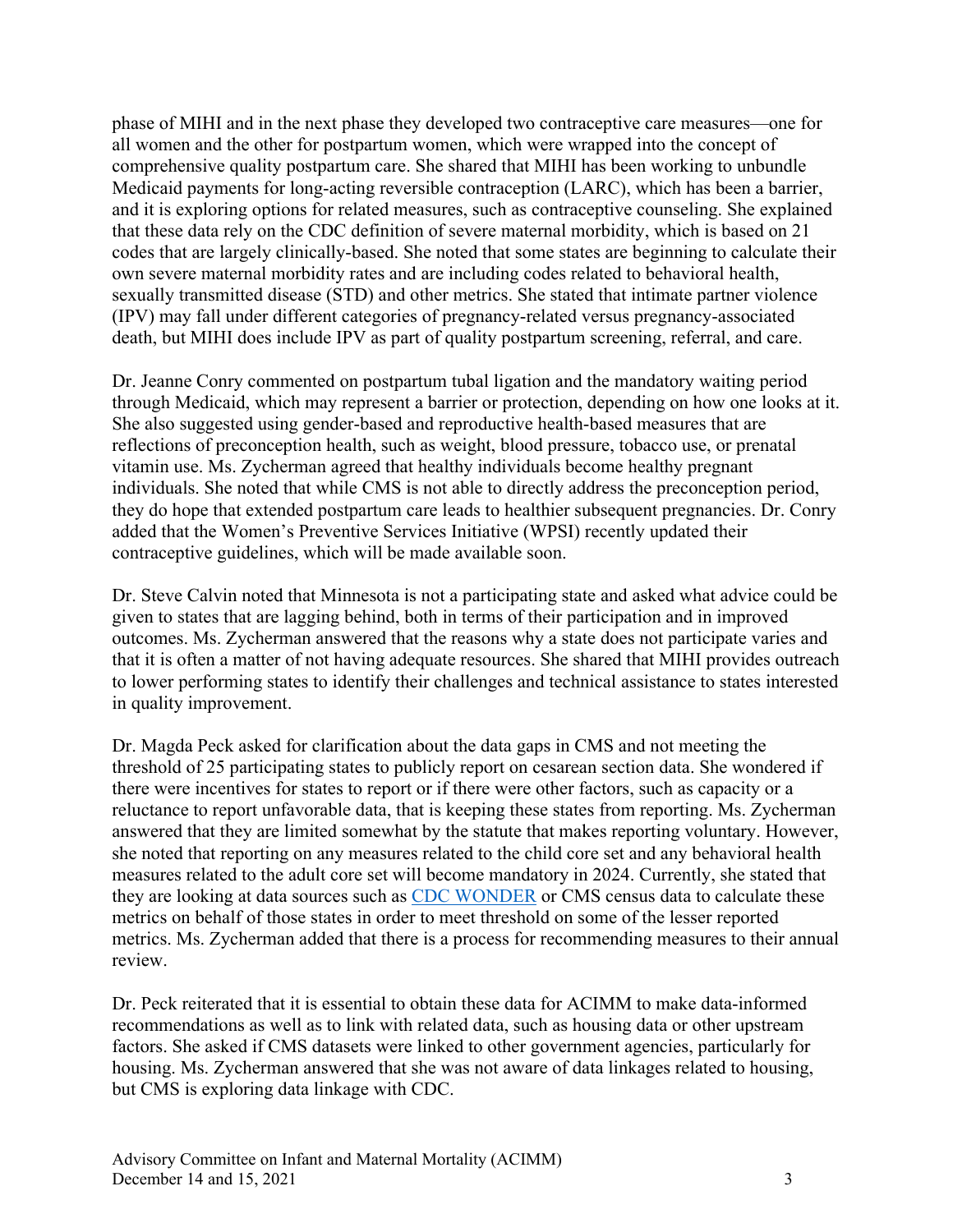#### *Margaret Snyder, M.A.L.D.,* **Office on Women's Health (OWH)**

Ms. Margaret Snyder presented on behalf of Dr. Dorothy Fink. She is a Lead Public Health Advisor for OWH and for the Office of the Assistant Secretary for Health (OASH). She reviewed Challenge.gov initiatives related to women's health. The [Innovative Methods to](https://www.challenge.gov/?challenge=hhs-postpartum-equity-in-care-challenge)  [Improve Postpartum Care for Black or African America and American Indian/Alaska Native](https://www.challenge.gov/?challenge=hhs-postpartum-equity-in-care-challenge)  [Women](https://www.challenge.gov/?challenge=hhs-postpartum-equity-in-care-challenge) challenge aims to improve postpartum care for Black, African American, and AI/AN low income beneficiaries of Medicaid or CHIP, with an emphasis on follow-up care for conditions associated with morbidity and mortality in the late postpartum period. The [Innovative](https://www.challenge.gov/?challenge=hhs-endocrine-disrupting-chemicals-innovator-award-competition)  [Methods to Address Endocrine-Disrupting Chemicals](https://www.challenge.gov/?challenge=hhs-endocrine-disrupting-chemicals-innovator-award-competition) (EDCs) challenge aims to identify innovative ways to address the impact of EDCs on Black or African American women. Ms. Snyder shared that both challenges are in the phase one stage to identify programs that demonstrate effectiveness, sustainability, and replicability.

Ms. Snyder talked about a partnership with Premier, Inc that aims to develop a network of 220 birthing hospitals and has a two-pronged approach for advancing health equity: 1) to improve maternal and infant health data and 2) to implement and analyze evidence-based practices. She shared that the [Maternal Morbidity and Mortality Data and Analysis Initiative](https://www.womenshealth.gov/about-us/what-we-do/programs-and-activities/owh-maternal-morbidity-and-mortality-data-and-analysis#:%7E:text=The%20Maternal%20Morbidity%20and%20Mortality,maternal%20and%20infant%20health%20outcomes.) will identify the key drivers of maternal and infant mortality and morbidity through standardized data collection processes. She explained that these data will represent a national baseline of maternal and infant health outcomes from 2008 and will explore the relationship between maternal and infant data and associations between demographics, co-morbidities, and other relevant data. Ms. Snyder shared that they will also conduct cost analyses and develop geographic maps to better understand disparities. She noted that the initiative will include data related to the COVID-19 pandemic and its impact on delivery-related outcomes. She pointed out that preliminary results from these data show a trend of an increased overall risk of an in-hospital delivery-related death and an increased risk of severe maternal morbidity for pregnant individuals with a COVID-19 diagnosis.

Ms. Snyder reviewed the [Perinatal Improvement Collaborative](https://www.womenshealth.gov/about-us/work-us/perinatal-collaborative-map) that focuses on the implementation and analysis of evidence-based interventions towards improving maternal and infant health outcomes and reducing disparities. She explained that through the network of birthing hospitals and health systems, this multi-year initiative will support quality improvement through the collection and analysis of 150 measures of clinical and non-clinical factors (e.g., social determinants of health). These measures will come from three primary sources: the Perinatal Collaborative Outcome Dashboard, a virtual and onsite reliability assessments, and individualized improvement roadmaps. She shared that the collaborative partners with [MoMMA's Voices](https://www.mommasvoices.org/) and the [National Birth Equity Collaborative](https://birthequity.org/) to ensure that the initiative includes patient voices, is patient-centered, and provides equitable care.

#### **Discussion**

Dr. Ehlinger asked how the Perinatal Improvement Collaborative aligns with the HRSA Alliance [for Innovation and Maternal Health \(AIM\).](https://www.hrsa.gov/grants/find-funding/hrsa-19-109#:%7E:text=The%20Alliance%20for%20Innovation%20on,AIM)%20%E2%80%93%20Community%20Care%20Initiative%3A&text=Builds%20on%20the%20foundational%20work,hospital%20and%20birthing%20facility%20settings.) Ms. Snyder answered that the hospital improvement program is based on each hospital's priorities and that the collaborative is aligned with HRSA at the federal level.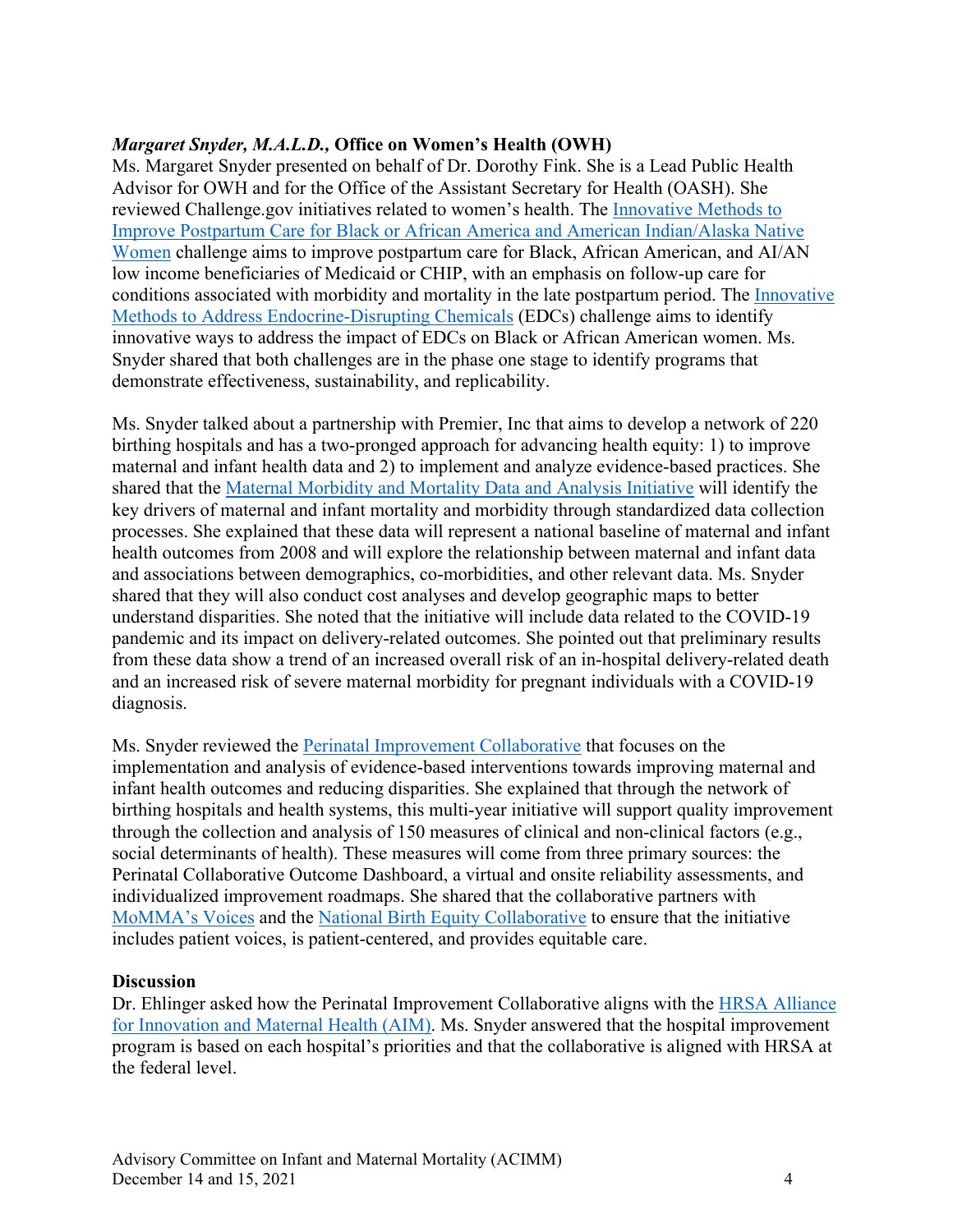Committee members discussed the diversity of location, size, and type across the participating hospitals. Dr. Calvin suggested including the critical access hospitals and birthing centers that feed into larger hospitals. Ms. Snyder agreed and said that diversity was a driving factor for choosing the participating hospitals. Dr. Janelle Palacios asked if the hospitals were diverse in size, which would affect diversity in the population that seeks care. For instance, Dr. Palacios explained, some of the rural hospitals that were included in the collaborative do not have level 3 hospitals, but Native American women tend to seek care only from a lower-level hospital. Ms. Snyder said that she would need to follow-up with this information. Dr. Palacios also asked if there was a plan to extend beyond the current list of participating hospitals. Dr. Snyder answered that they are focused on collecting and analyzing the data from the currently participating hospitals but that expansion may be part of future planning processes. Ms. Pettiford asked if there was a list of participating hospitals. Ms. Snyder said that there was a [press release](https://www.hhs.gov/about/news/2021/11/08/hhs-announces-200-hospitals-participating-new-maternal-and-infant-care-collaborative.html) that included a list.

Dr. Peck asked if there was any likelihood of linkages of the hospitals' data with national-level databases to help provide a bigger picture of before and after the hospital experience, including mental health status, and social determinants of health. Ms. Snyder said that they are currently finalizing bringing the hospitals on board. They are in conversation with other federal agencies about collaboration and hopes to provide an update on data linkage in the future.

Ms. Pettiford asked for clarification on the partnership with MoMMA's Voices. Ms. Snyder answered that they were involved in the early planning stages and throughout the process to provide feedback for ensuring that the project was patient-centered. Ms. Pettiford asked if the hospitals were required to have a patient engagement component to capture lived experience. Ms. Snyder said that an important part of the initiative's aim is to change the culture of the hospitals. Because each hospital drives their own activities, Ms. Snyder explained that it is challenging to specify how they will address patient engagement but that partnering with MoMMA's Voices has been helpful.

Dr. Ehlinger asked if ACIMM's recommendations were included in the development of the [White House Maternal Health Day of Action.](https://www.whitehouse.gov/briefing-room/statements-releases/2021/12/07/fact-sheet-vice-president-kamala-harris-announces-call-to-action-to-reduce-maternal-mortality-and-morbidity/) Ms. Snyder said that that CMS and OWH were aware of ACIMM's recommendations as they developed the program.

Dr. Peck asked both presenters to comment on what success looks like five years from now and what change would result. Ms. Snyder said that the long-term impact of their two-pronged approach would be the identification of the drivers of maternal mortality and morbidity to better understand why women are dying, the reduction of maternal morbidity and mortality, and the implementation of solutions that make the U.S. the safest place to have a baby. Ms. Zycherman answered that their success would be that states would be equipped with the resources and infrastructure needed to reduce their rates of maternal morbidity and mortality and related disparities and that those practices would be disseminated to other states.

## <span id="page-6-0"></span>**COVID-19 Follow-Up – What Have We Learned about Equity, Data, and Quality and Access to Care?**

*Edward Ehlinger, M.D***.***, M.S.P.H.***, ACIMM Acting Chair**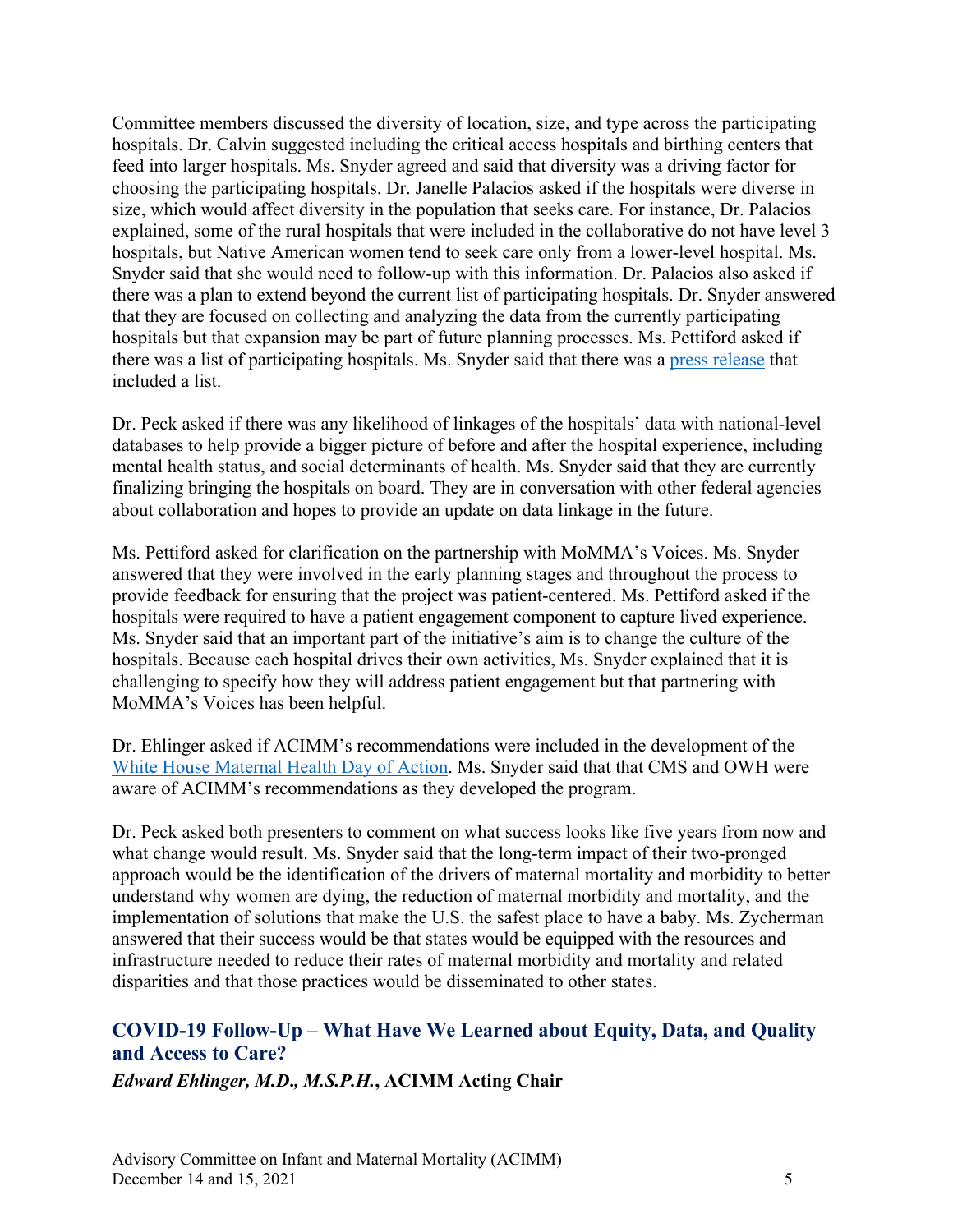Dr. Ehlinger asked the Committee to discuss lessons learned and potential gaps since ACIMM's submission of COVID-19-related recommendations to the Secretary in June 2020. He also mentioned that the October 2021 [Presidential COVID-19 Health Equity Task Force Final Report](https://www.minorityhealth.hhs.gov/assets/pdf/HETF_Report_508_102821_9am_508Team%20WIP11-compressed.pdf)  [and Recommendations](https://www.minorityhealth.hhs.gov/assets/pdf/HETF_Report_508_102821_9am_508Team%20WIP11-compressed.pdf) did not address pregnant individuals or infant health.

Dr. Palacios talked about observing her team struggle to manage the challenges of caring for a birthing person during the COVID-19 pandemic. She shared that nothing in their previous experience could adequately prepare them for the pandemic and they did not have access to counseling, research, or guidance. In a birthing hospital, she explained, they were no longer managing obstetrics alone. Rather, she said, it had become a multidisciplinary issue in which they needed to make decisions about an infectious disease and rapid deterioration, which shifted their strategies for triage and other care decisions. Going forward, Dr. Palacios stated that it will be important have a holistic view of care and a national plan in effect to guide an interdisciplinary team for these special circumstances.

Ms. Pettiford commented that an important lesson learned was the definition of the care team, which had limited birthing individuals to one support person, necessitating a decision between having a doula, spouse, or other support person in the room. She asserted that ACIMM should recommend that the definition of the care team not be limited to clinicians who work in the hospital. Dr. Calvin added that he had heard from mothers with low-risk pregnancies who had such negative experiences with the limitations that they would not consider having another baby unless they were certain that those restrictions would not be in place.

Dr. Palacios talked about certain higher-risk populations that were targeted with policies during the pandemic. She shared that while the policies may have been important at the beginning of the pandemic, when little was known about the disease, they could often result in negative consequences, such as separating the dyad from breastfeeding. She believes that it will be important to understand the consequences of such policies and to not criminalize a population for their high-risk status.

Dr. Peck suggested that there should be a systematic after-action review of outcomes from the COVID-19 response towards quality improvement. She stated that the pandemic is ongoing and evolving but now that the response is not in "catch-up" mode, there is an opportunity to conduct a standardized, systematic review of recommendations, actions, and outcomes, keeping at the forefront the birthing individuals, infants, and families who were directly affected. Dr. Paul Jarris asked whose authority might initiate such an after-action report. Dr. Michael Warren said the appropriate authority for an after-action review depends on the scope of the effort to determine whether the effort is placed onto a government or a non-government entity. Dr. Ehlinger asked how to move ACIMM's recommendations to the COVID-19 Health Equity Task Force to move those recommendations into action. Dr. Warren answered that ACIMM could request that they be passed to the Task Force.

Dr. Peck asked Dr. Warren if the Maternal and Child Health Bureau (MCHB) considers itself the locus of accountability for the health and wellbeing of all pregnant individuals and infants in the nation. Dr. Warren said that the MCHB mission is broad, but various facets of the pandemic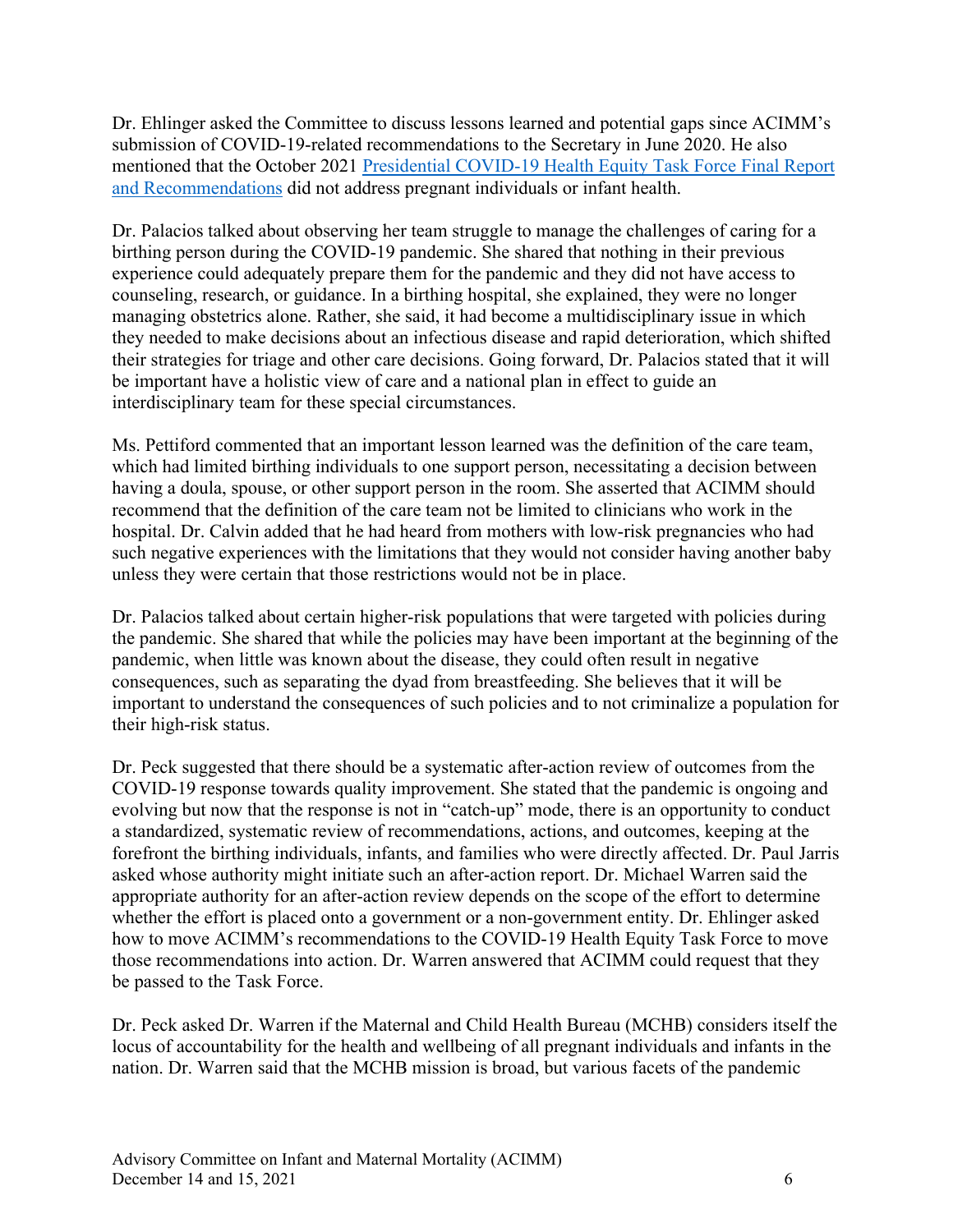response is larger than MCHB or even of the federal government. He stated that it will be important to define the specific questions before identifying the appropriate federal agency.

#### <span id="page-8-0"></span>**Birth Defects and Congenital Anomalies**

## *Tara Sander Lee, Ph.D.,* **(Moderator)** *Naomi K. Tepper, M.D., M.P.H., FACOG,* **CDC**

#### *Julie S. Moldenhauer, M.D., FACOG, FACMGG,* **University of Pennsylvania**

Dr. Naomi Tepper shared data about the impact of birth defects on infant mortality and potential opportunities to improve outcomes. She explained that birth defects cause one in five deaths during the first year of life. She shared that there are three specific categories of birth defects congenital malformations, deformations, and chromosomal abnormalities—responsible for 4,301 infant deaths in the U.S. in 2019, which represents a mortality rate of 114.8 per 100,000 live births. She stated that the causes of infant death are not uniform across the first year of life. Congenital anomalies are the second leading cause of death in the neonatal period but the leading cause of death in the post-neonatal period. Despite an overall decline of infant mortality attributable to birth defects between 2003 and 2017, Dr. Tepper explained that the rate continued to be higher among non-Hispanic Black and AI/AN infants than Hispanic, non-Hispanic White, and Asian infants.

Dr. Tepper said that these overall declines may be related to improvements in prenatal care, infant medical care, and prevention measures. She shared that disparities among Black and AI/AN infants may be influenced by access to and utilization of health care, prenatal screening, and losses and terminations of pregnancies with fetal anomalies. She also stated that disparities may also be related to insurance status, with a higher mortality rates among deliveries covered by Medicaid.

She then reviewed opportunities to improve outcomes related to birth defects. She explained that most states conduct surveillance on birth defects to understand trends, conduct research, allocate appropriate resources, and provide referrals to families affected by birth defects. She shared that CDC is working towards a more modern data system to improve timeliness, accuracy and accessibility.

Dr. Tepper stated that research is another important opportunity to learn. She shared that CDC coordinates several multi-state studies to examine the causes and risks of birth defects, the findings of which are used to inform clinical and prevention practices, confirm observed associations, generate new hypotheses, and provide information on research outcomes to the public. She explained that the CDC study [BD-STEPS](https://www.cdc.gov/ncbddd/birthdefects/bd-steps.html) aims to study risk factors that may be modifiable, such as medical conditions, medications, and other exposures.

Dr. Tepper stated that supporting prevention can bring about increased access to quality care, even though there are some challenges associated with preventing birth defects. For instance, Dr. Tepper said that most birth defects develop during the first trimester, often before the pregnancy is recognized, and the cause of most birth defects is unknown. Although it can be difficult to conduct studies on some modifiable risk factors, she explained that there are risk factors that are well-understood. She said, for example, it is known that promoting optimal folic acid levels can prevent spina bifida.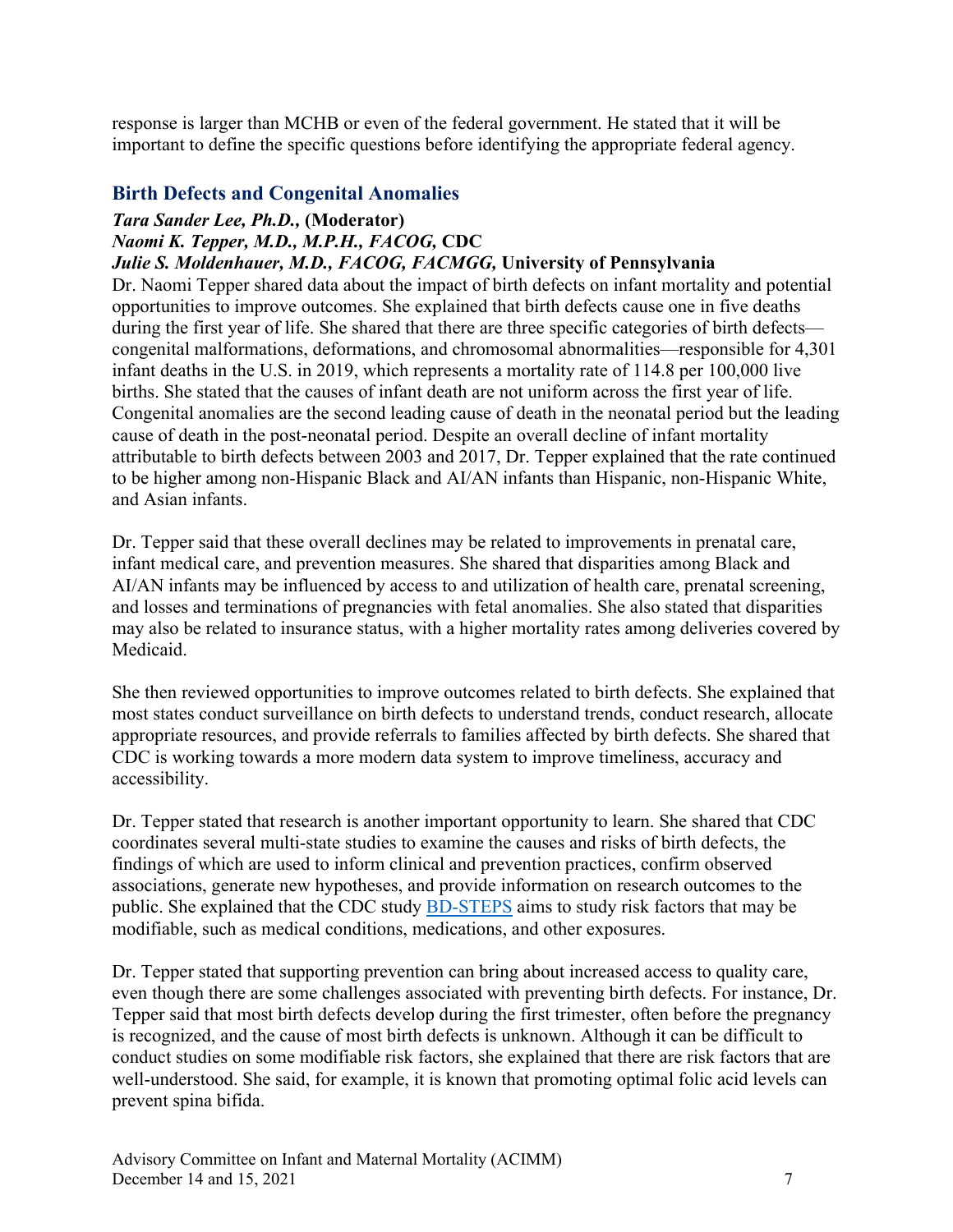Finally, Dr. Tepper reviewed treatment opportunities. She explained that infants that are screened for congenital disorders can benefit from early treatment. She shared that the Recommended Uniform Screening Panel (RUSP) for infants currently includes 35 disorders and is estimated to have identified nearly 13,000 infants with a congenital disorders each year. Although all states screen for congenital disorders, she stated that their screening programs could benefit from systematic data collection processes to monitor the impact of early identification and treatment. She asserted that standardized treatment protocols would also help improve outcomes. Dr. Tepper summarized by reviewing how CDC is committed to understanding and addressing health disparities in infant mortality related to birth defects.

Dr. Julie Moldenhauer presented on fetal therapies, which is an intervention performed on the maternal-fetal dyad for the benefit of the fetus. She shared that it is a relatively new field, that is supported by a multidisciplinary team, and that it does not currently have a governing body. She spoke about the diagnostic aspect of fetal therapy, which has advanced considerably in recent years and provides an opportunity to not only diagnose in utero, but also treat. She explained that since the early 2000s, the number of fetal centers has grown exponentially and addresses many different issues and syndromes. She shared that historically, fetal surgery was conducted for conditions that were life-limiting or threatening. However, she explained, after the Management of Myelomeningocele (MOMS) Study, that paradigm has shifted to also include improving quality of life.

Dr. Moldenhauer reviewed the tenets that the field uses as guidance for deciding who is a candidate, how to make an accurate diagnosis, what the natural history is, and how to avoid the potential for fetal death or organ destruction. She reviewed several conditions that can be treated through fetal surgery, from less invasive procedures such as fetal cardiac arrhythmias to more invasive procedures such as fetoscopy. She explained that most anatomic defects lead to fetal death if left untreated, but the recent trend towards improving quality of life means they can also conduct surgery to reduce side effects of birth defects.

She reviewed the maternal risks associated with fetal surgery, which can impact not only the current pregnancy, but also future pregnancies. She explained that they carefully weigh risks and benefits for both the mother and infant. She noted that despite these risks, they can use their tenets to guide the most appropriate candidates, assess technical ability and experience of the surgeon, and obtain maternal informed consent that clearly outlines all risks and benefits of a procedure towards a beneficial outcome.

Dr. Moldenhauer provided several examples to better illustrate the impact of fetal surgery. In one example, she reviewed the treatment of complicated monochorionic twins, in which each twin shares one placenta. She explained that the complication arises from an unequal sharing of the placenta, as well as unequal sharing of vascular connections. That can lead to one twin pumping blood and amniotic fluid to the other and the other twin having to manage the excess fluid putting both at risk. She noted that, if not managed aggressively, there is a low survival rate of approximately 10-30 percent. But if treated through fetoscopic selective laser photocoagulation, which separates the placental share and vascular connections, she explained that the likelihood of survival increases to approximately 70 percent.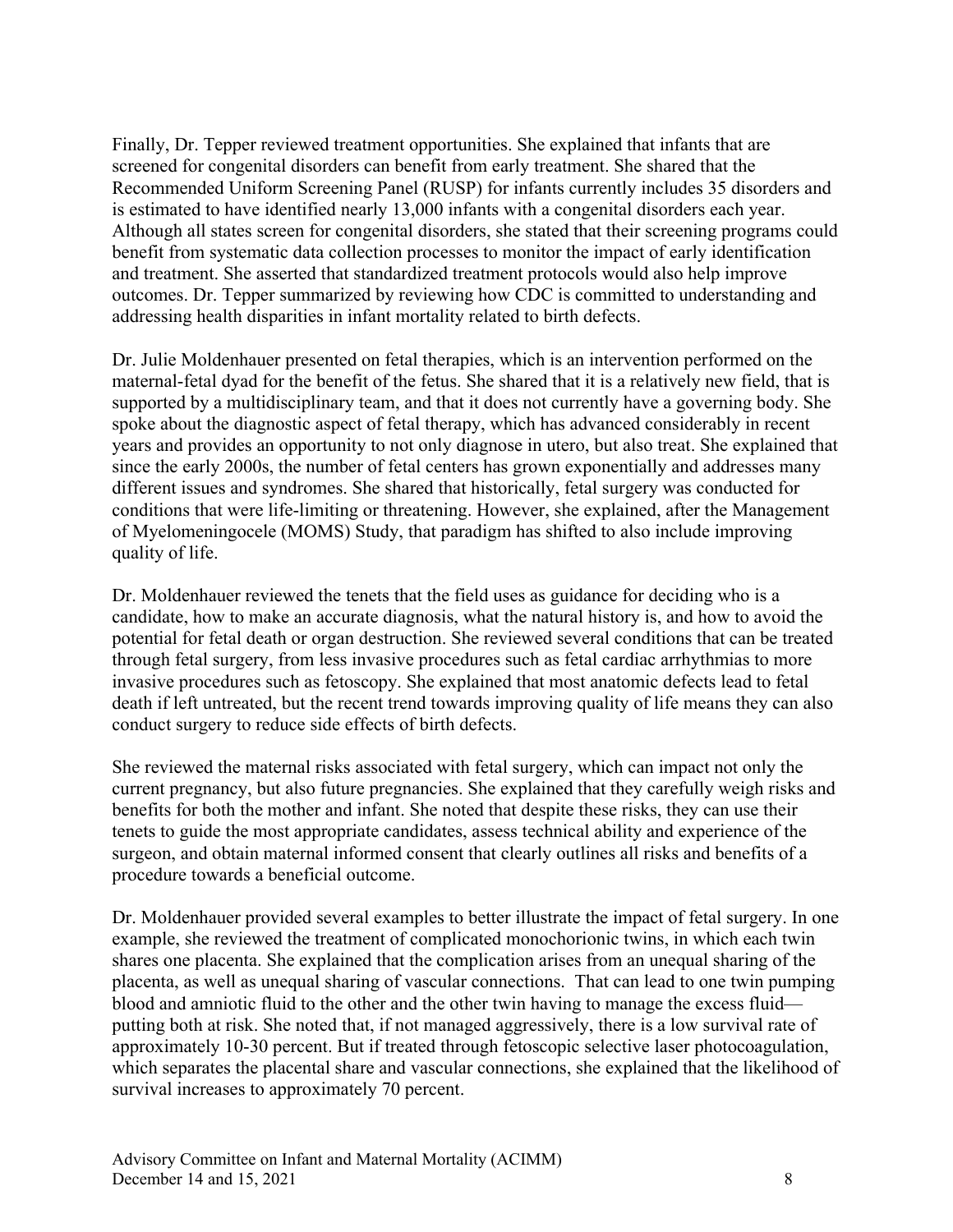She also reviewed the MOMS Trial of myelomeningocele, which is a form of spina bifida. She explained that the study randomized patients to either have prenatal closure or routine postnatal closure of the myelomeningocele. She shared that in the group that had prenatal closure, the half the risk of ventriculoperitoneal shunt placement, improved motor function, higher likelihood of reversal in hindbrain herniation, and higher likelihood of becoming an independent ambulator. To replicate the MOMS Trial, she noted that the North American Fetal Therapy Network sponsors the Fetal Myelomeningocele Consortium and created a registry that tracks outcomes from any participating center. She shared that this collaborative effort showed that real world fetal surgery can reproduce outcomes similar to the randomized MOMS Trial. However, she noted that the data also show significant disparities, in which most fetal surgery occurs among non-Hispanic White families. She additionally pointed out that there may also be cultural differences related to how fetal surgery is perceived.

Dr. Moldenhauer shared that going forward, they are working towards more minimally invasive procedures, gene therapies, stem cell transplantation, and artificial placenta use. She noted that one gap in the field is that many centers are not required to report their outcomes. Therefore, she stated, a focus on outcomes monitoring and transparency in reporting will help advance the field. She shared that in 2004, the Society for Maternal Fetal Medicine created a working group on fetal therapy. She said that this working group met with the *Eunice Kennedy Shriver* National Institute of Child Health and Human Development (NICHD) and formed the North American Fetal Therapy Network (NAFTNet) in 2005 to track and follow fetal therapy outcomes. She explained that the mission of NAFTNet is to provide a cooperative clinical research network to study the natural history of fetal disease and to develop therapeutic interventions to improve outcomes. She shared that currently there are 40 NAFTNet member centers.

#### **Discussion**

Dr. Palacios talked about how there are no historical rates for birth defects in the AI/AN population from 2003 onward. She suggested that Indian Health Services (IHS) can provide that historical data and asked how CDC plans to conduct adequate surveillance of this population towards improving health equity. Dr. Tepper said that the data she presented came from the National Vital Statistics System (NVSS), which did not report on the AI/AN population. She stated that the data for race/ethnicity are available, although she is not certain how far back the data go. Dr. Danielle Ely added that the reason AI/AN data was not included is that, even though the infant mortality rate is very high, the numbers are very small, making the data unreliable for inclusion in research. She stated that mortality rates for congenital malformation are included in the [2019 infant mortality report,](https://www.cdc.gov/nchs/data/nvsr/nvsr70/NVSR70-14.pdf) which was just released.

Dr. Ehlinger asked if CDC has specific activities for sickle cell anemia. Dr. Tepper said she would have to defer to her CDC colleagues at the Division of Blood Disorders who focus on sickle cell disease.

Dr. Calvin asked what anesthesia was used for both mother and baby during open procedures. Dr. Moldenhauer answered that more minimally invasive procedures involve intravenous sedation with local for the mother, an intramuscular injection for the baby, and in some cases general for the baby depending on fetal movement. She stated that in open fetal surgery, they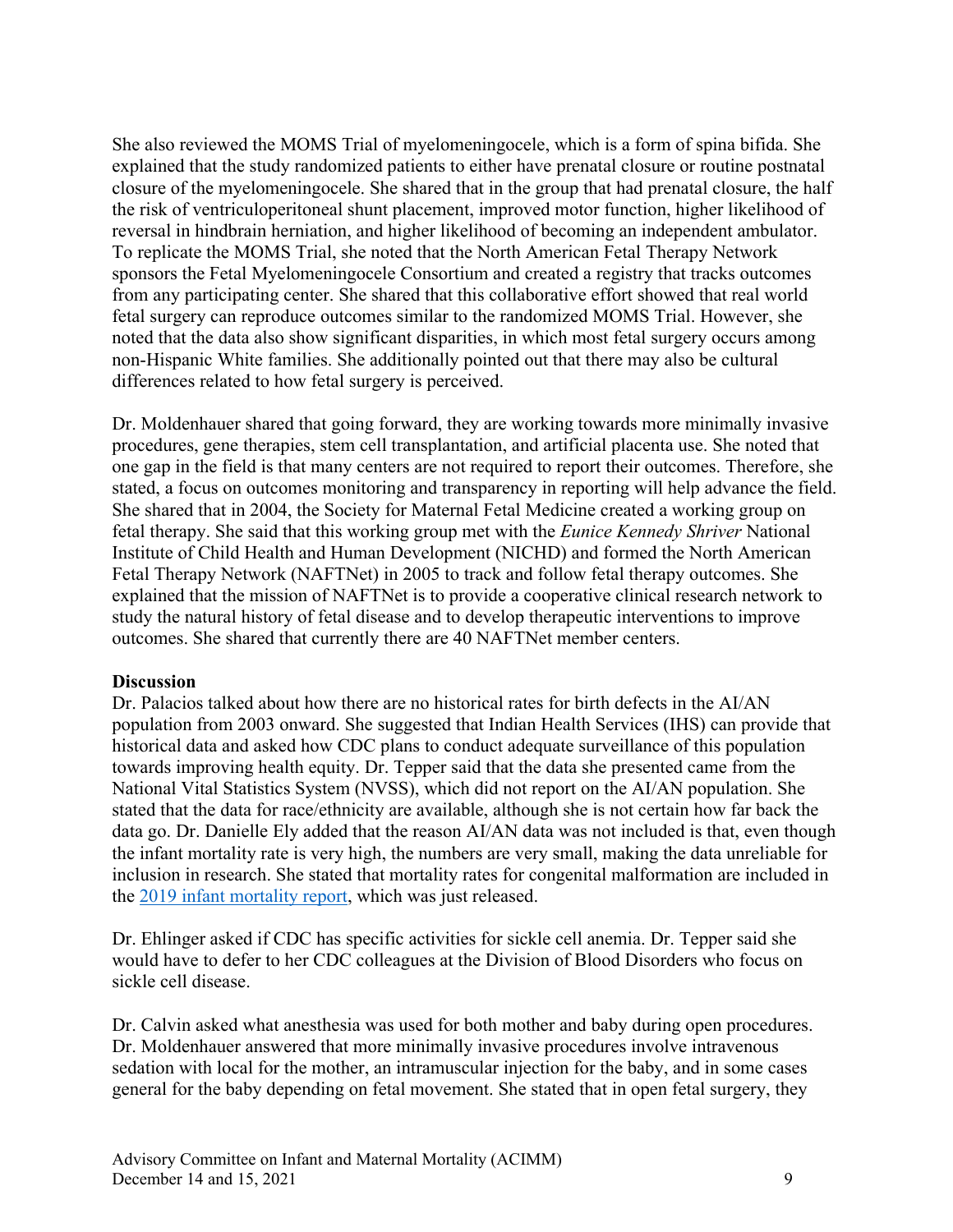apply general anesthesia to the mother, some of which is transferred to the baby via the placenta. Once the uterus is open, she explained, they also apply an intramuscular injection to the baby.

Dr. Peck said she was struck by the language used in the presentation that described the mother as a willing, innocent bystander who agreed to take on risk. She asked for more detail on the risk for maternal mortality, severe maternal morbidity, and the subsequent reproductive life course. Dr. Moldenhauer described how she approaches counseling the mother, which involves talking about every possible negative outcome. She explained that there is also a two-day process in which the mother has a diagnostic workup, receives counseling, and meets with all of the clinicians involved. She shared that if the mother is engaged and genuinely wants to move forward after this process, only then does it represent informed consent. She stressed that major complications after minimally invasive procedures are rare, and the likelihood of a complication, such as uterine rupture, that affects the reproductive life course is low. She explained that open fetal surgery involves incision at the thicker part of the uterus, which can affect not only the index pregnancy, but also every future pregnancy. She noted that data from the myelomeningocele registry showed a 10 percent incidence of uterine rupture and, of those, two babies were lost and one mother suffered major complications. She pointed out that the risk is not insignificant and should not be taken lightly. She concluded that mothers with high risk factors, such as cardiac arrhythmia or poorly controlled diabetes, would not be a good candidate for fetal surgery because the risk is too high.

Dr. Peck asked what insurance pays for this procedure. Dr. Moldenhauer answered that both private insurance and Medicaid pays. She stated that at Children's Hospital of Philadelphia, they have philanthropic funds from former patients to fund patient travel and housing. She reiterated that their data is skewed toward a population of educated White individuals who may have a stronger support system than others.

Dr. Colleen Malloy talked about her observation as a neonatologist that mothers only hear about the option for fetal surgery through their obstetrician or midwife. She stated that every family has a right to know that this is an option. Dr. Moldenhauer agreed.

## <span id="page-11-0"></span>**State and Community Projects on Maternal Health**

#### *Steve Calvin, M.D.,* **(Moderator)**

## *Tammy Murphy***, First Lady, State of New Jersey; Founder, NURTURE NJ**  *Elliot Main, M.D.,* **Stanford University**

#### *Connie Mitchell, M.D., M.P.H.,* **California Department of Public Health**

Ms. Tammy Murphy launched [Nurture New Jersey](https://nurturenj.nj.gov/) in 2019, which is a statewide awareness campaign committed to reducing maternal and infant mortality and ensuring equitable care. In January, she unveiled the [Nurture New Jersey Maternal and Infant Health Strategic Plan.](https://nurturenj.nj.gov/wp-content/uploads/2021/01/20210120-Nurture-NJ-Strategic-Plan.pdf) As First Lady of New Jersey, she listened to increasingly frequent stories from Black mothers and other mothers of color who had lost their babies, and from fathers who had lost their life partners. She shared that a common theme of these stories is of mothers not being listened to and cared for when they were at their most vulnerable.

She outlined their comprehensive approach to understanding the scope of New Jersey's maternal health crisis, which has made significant, often groundbreaking, policy changes. She shared that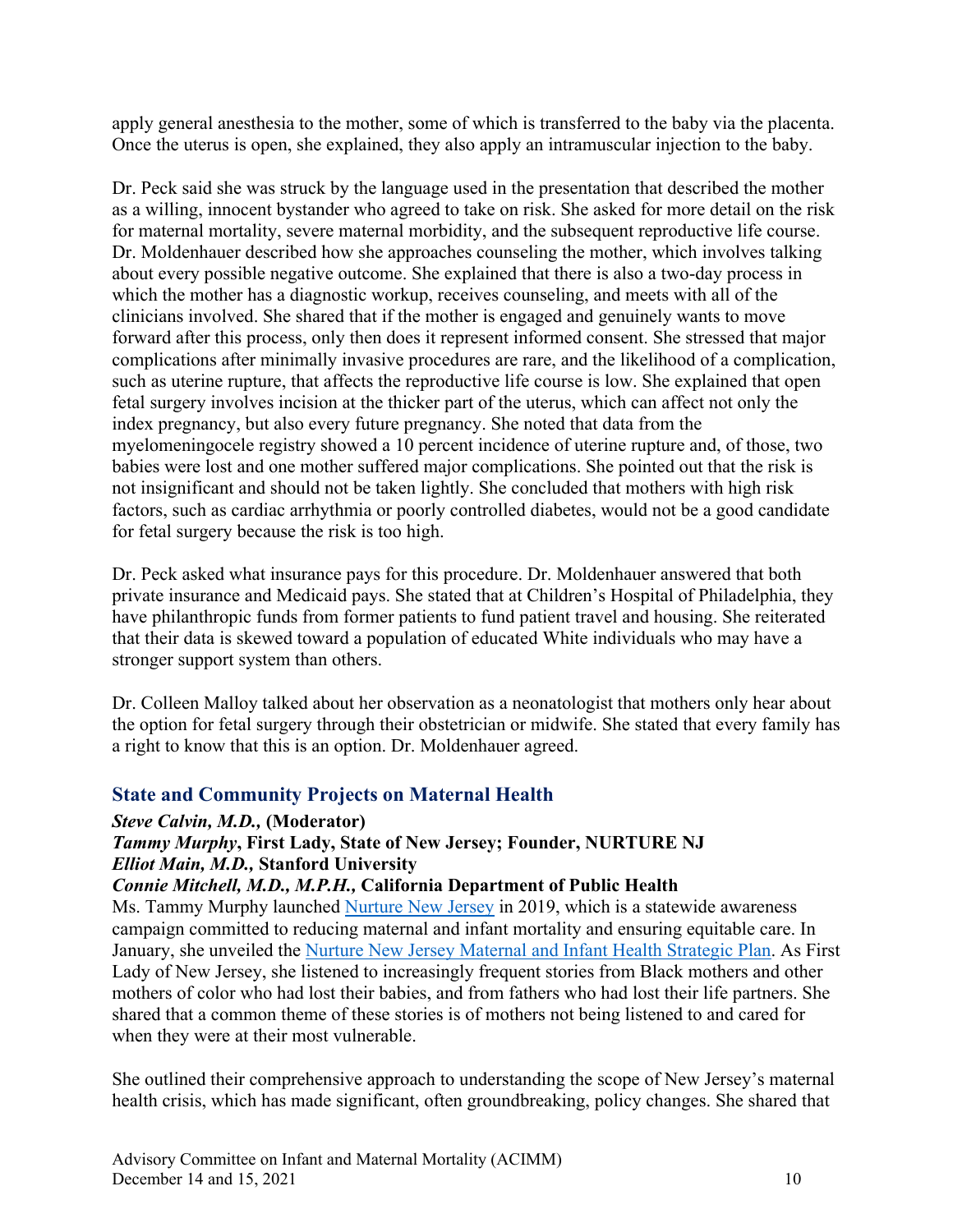among their accomplishments are being one of the first states to establish a statewide universal newborn home visitation program, expanding Medicaid coverage to 365 days postpartum, and reimbursing Medicaid for doula care. Despite these accomplishments, she stressed that the crisis is just as urgent as before. She highlighted that the structural changes needed to address the institutional racism that causes significant disparities in Black maternal and infant outcomes will require persistence and dedication.

Ms. Murphy said the state's goal is to not simply improve maternal health statistics, but to ensure that every mother and baby in New Jersey is put on a trajectory for a full and healthy life. She shared that the Nurture New Jersey [Maternal and Infant Health Strategic Plan](https://nurturenj.nj.gov/wp-content/uploads/2021/01/20210120-Nurture-NJ-Strategic-Plan.pdf) is the culmination of more than a year of collaboration with relevant organizations, community representatives, clinical professionals, and mothers and their families. She explained that the Strategic Plan is their blueprint for making New Jersey the most safe and equitable state in the nation for delivering and raising a baby, which will be accomplished by meeting the specific needs of individuals in their communities. She noted that the Strategic Plan aims to make broad reforms to dismantle structural racism with recommendations ranging from increasing prenatal care and support for mothers of color to creating a groundbreaking Maternal Health Research and Innovation Center. She shared that their goal is to reduce the maternal mortality rate by 50 percent in five years and eliminate health disparities in birth outcomes.

Ms. Murphy said that Nurture New Jersey meets quarterly with their interdepartmental maternal and infant health workgroup. She shared that they have held six family festivals to bring together state, county, and local resources to over 5,500 families from cities representing the highest rates of maternal and infant mortality. Recently, she stated, they held their fourth annual Black Maternal and Infant Health Leadership Summit, which hosted over 350 participants including doulas, nonprofits, state agencies, and mothers. She shared that Governor Phil Murphy has signed 37 maternal health-related pieces of legislation representing small and large changes, all of which created major impact. She noted that these accomplishments have put New Jersey on the path towards tackling systemic racism. She hopes their success will lead the nation onto the same path.

Dr. Elliott Main is the Director of the California Maternal Quality Care Collaborative (CMQCC) and chairs multiple national committees on maternal quality care. He explained that California has a large and diverse population with nearly 500,000 births every year, representing 12 percent of all U.S. births. He shared that the CMQCC is a public-private entity formed by the California Department of Public Health (CDPH) and established in 2006 to address their rising maternal mortality rates. He stated that their mission is to translate statewide maternal mortality reviews into action.

He provided an example of their work. By reviewing data comparing rates of first birth low-risk cesarean rates in California to that of the U.S., both of which were at 26 percent in 2014, California's dropped significantly in the five years following statewide changes implemented through the collaborative. He shared that the rate of unexpected newborn complications did not change despite the reduced number of cesareans. He highlighted that the CMQCC process for creating this change, at scale, is synergistic and involves combining data from maternal mortality reviews, hospital quality improvement collaboratives, quality improvement toolkits, and the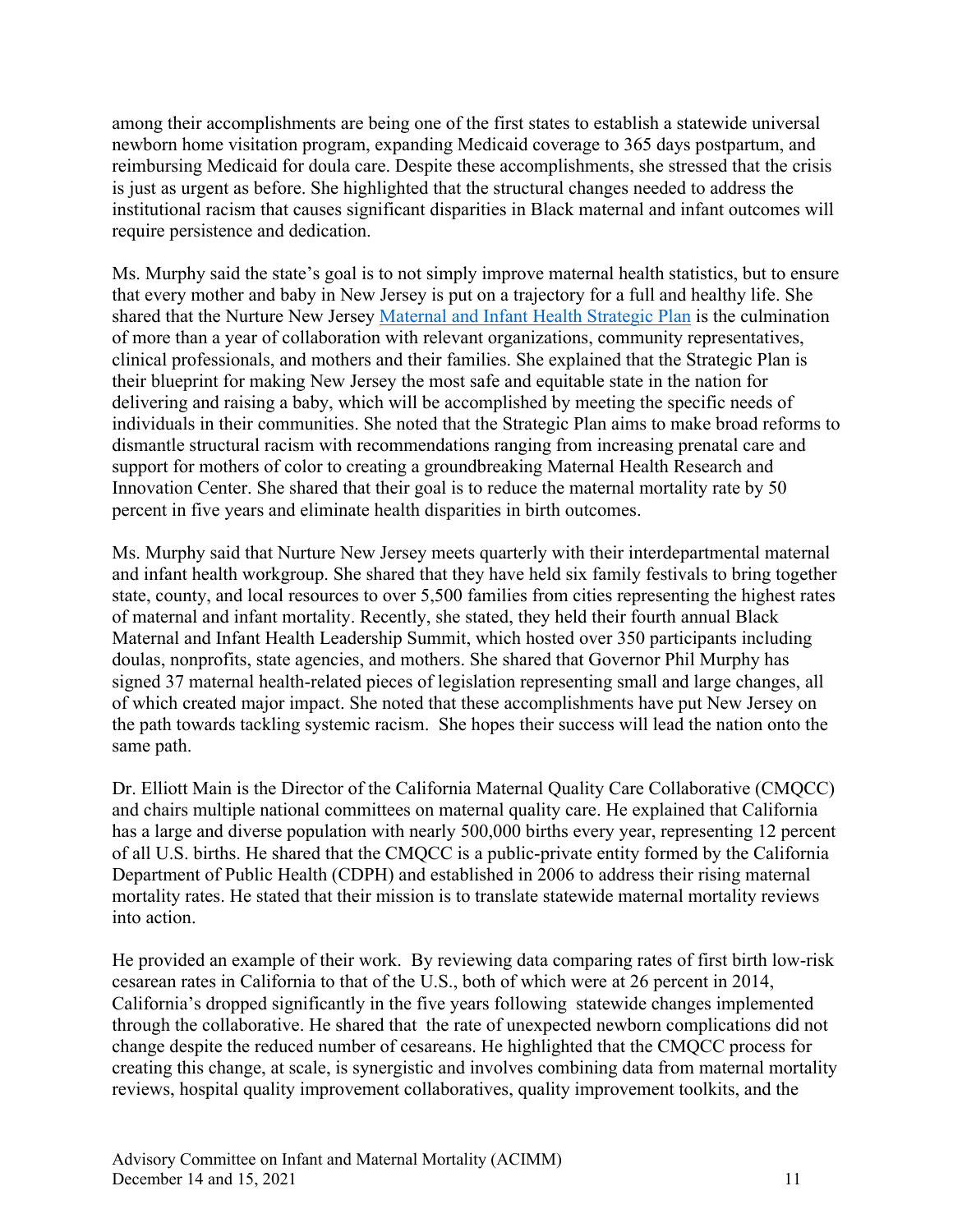participation of pregnant individuals. He explained that the project concurrently engages with health plans, Medicaid, and other purchasers; rewards hospitals that achieve target metrics; and provides transparent reporting of outcomes to the public.

Dr. Main cited that the Quality Improvement Toolkits provide a "how-to" for improving and designing hospital care for specific obstetric conditions. He explained that the toolkits are paired with Quality Improvement Collaboratives between hospitals and community groups to work together to address a specific issue. He highlighted that underlying these processes is their Maternal Data Center, which translates birth certificates into quality improvement tools. He explained that they link every birth certificate in California to hospital discharge diagnosis files and use these data to calculate benchmark quality metrics that are stratified by race/ethnicity. He shared that the Maternal Data Center is supported through a modest fee paid by each of the participating hospitals to increase access to comprehensive, timely data and reduce siloes.

He said that as a private-public collaborative, CMQCC benefits from engaging a wide range of stakeholders and active partners, including professional groups, public consumer and community organizations, and health plans (which are particularly important because they can provide incentives for participation and target achievement). He explained that they also engage with national partners such as the Joint Commission, CMS, HRSA, and CDC to promote guidance, safety bundles, and quality collaboratives. He shared that CMQCC collaboratives have been able to reduce maternal mortality among all racial groups in California, but they have not yet closed the gap in disparities. He remarked that quality improvement cannot be achieved without reaching health equity, suggesting that this may stem from lack of key connections between community and health systems, between public health and clinical health approaches, and between in-patient and outpatient environments.

Dr. Main summarized that the CMQCC drives change to improve care at scale by using data surveillance and patient stories; mobilizing a range of public, private, and community partners; creating a system of rapid-cycle maternal-infant data; implementing a series of data-driven and large-scale quality improvement projects; and addressing equity. All of this is enacted simultaneously and transparently.

Dr. Connie Mitchell is an emergency medicine physician and Deputy Director for the CDPH Center for Family Health and was critical to the development of the pregnancy-associated mortality reviews in California. She spoke about the CDPH approach to addressing the rising rate of maternal mortality in California. She shared that this project began by generating hypotheses, one of which was that obstetric care was contributing to the rise in maternal deaths. She explained that they looked at medical records, approaching the investigation not as an oversight activity, rather as a collaborative quality improvement endeavor to maintain goodwill and trust. CMQCC provided the bridge between CDPH and the hospitals to develop guidance documents and toolkits and to gather real-time data to determine if they were making progress.

She reviewed a slide comparing the U.S. maternal mortality rate to that of California, from 1999 to 2016. She noted that from 1999 to around 2006, California rates were aligned with those of the nation. After 2006, when the CMQCC was initiated, California's maternal mortality rate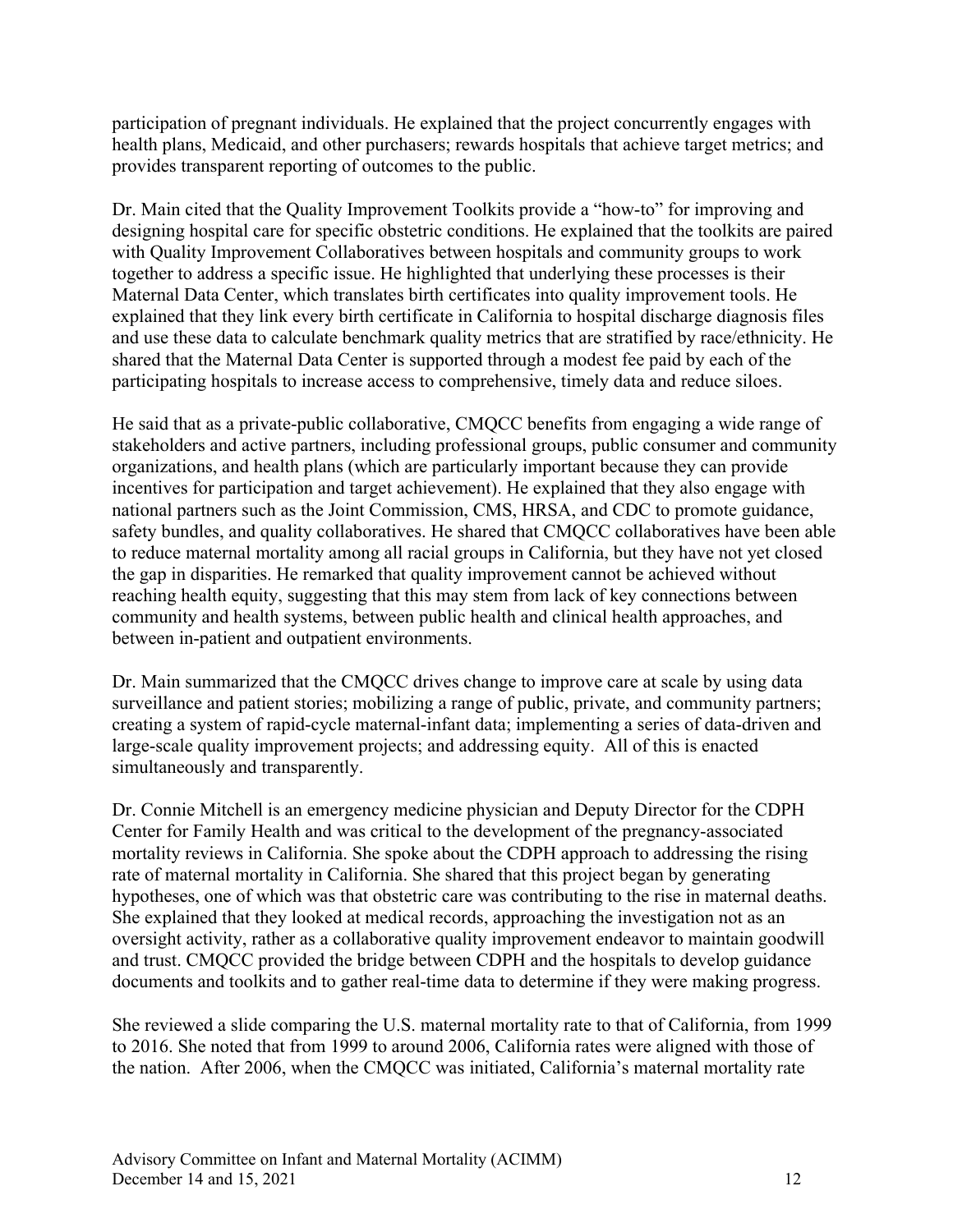began to sharply decline. Dr. Mitchell suggested that this decline may have resulted from many small, simultaneous changes that collectively accumulated impact.

She pointed out that, this trend does not represent the whole story. She reviewed data illustrating that the maternal mortality rates differ by how the rate is calculated (i.e., by death certificate alone versus from multiple sources) and by time (up to 42 days after pregnancy versus after 365 days). She explained that using multiple sources increases the rate, as does calculating the rate up to 365 days after pregnancy, suggesting that a snapshot of maternal mortality rates is not sufficient to describe the impact of policy and programmatic efforts. She shared that, furthermore, data that is stratified by race/ethnicity indicates significant disparities that persist despite their efforts. She stated that, importantly, by extending data out to one year, it reflects a wideningof the disparities between Black and White maternal mortality. She shared that social determinants of health also play a key role in disparities, with the highest mortality rates occurring in the most disadvantaged communities in California.

Dr. Mitchell said that the major challenges the CDPH faces include addressing the systemic racism and social determinants of health that underlie disparities, using a life course approach to understand risk and resilience the continuum of childhood to parenthood, increasing support for other related health risks, promoting health literacy for all, and continuing to improve the quality of care across the continuum of reproductive health. She reviewed opportunities for federal agencies to improve maternal health, including addressing equity-based COVID-19 recovery assistance for families and women, prioritizing the rising maternal morbidity rate, creating a national collaborative to improve health outcomes for Black mothers, addressing social determinants of health and social supports as a part of routine care, promoting a national vision that child-rearing is a shared responsibility, incentivizing a diverse reproductive health workforce, and improving data quality and standard reporting procedures. Dr. Mitchell reviewed the [Guiding Principles for Maternal Health Policy Change](http://reproductiverights.org/wp-content/uploads/2021/03/USPA_MH_OnePager_Principles-Center.pdf) document, which calls out the need to improve health care access and quality, address underlying determinants of health, eliminate systemic discrimination, ensure accountability, and promote inclusion and empowerment.

#### **Discussion**

Dr. Ehlinger asked how both New Jersey and California were able to build the political will and facilitate the sharing of data between hospitals. Ms. Murphy answered: people throughout the country are unified in support of this topic. She suggested that potential opponents/outliers be included in the process form the outset, breaking down communication siloes inside and outside the state. Dr. Main added that their first five or six years were spent communicating, promoting the benefits, and providing rewards and incentives.

Dr. Peck commented on the data for foreign-born mothers and asked why this particular population had better outcomes than non-Hispanic White mothers. Dr. Mitchell said that it is important to engage the community and include their perspectives to identify and understand their strengths. CDPH recently wrote a report on AI/AN, asking the community to interpret the data and how those findings relate to what they see. Similarly, he said, CDPH will engage the community in a report on Black infant and maternal health. Dr. Main added that there are strengths in the Latin community that are not reflected in traditional metrics, which looks at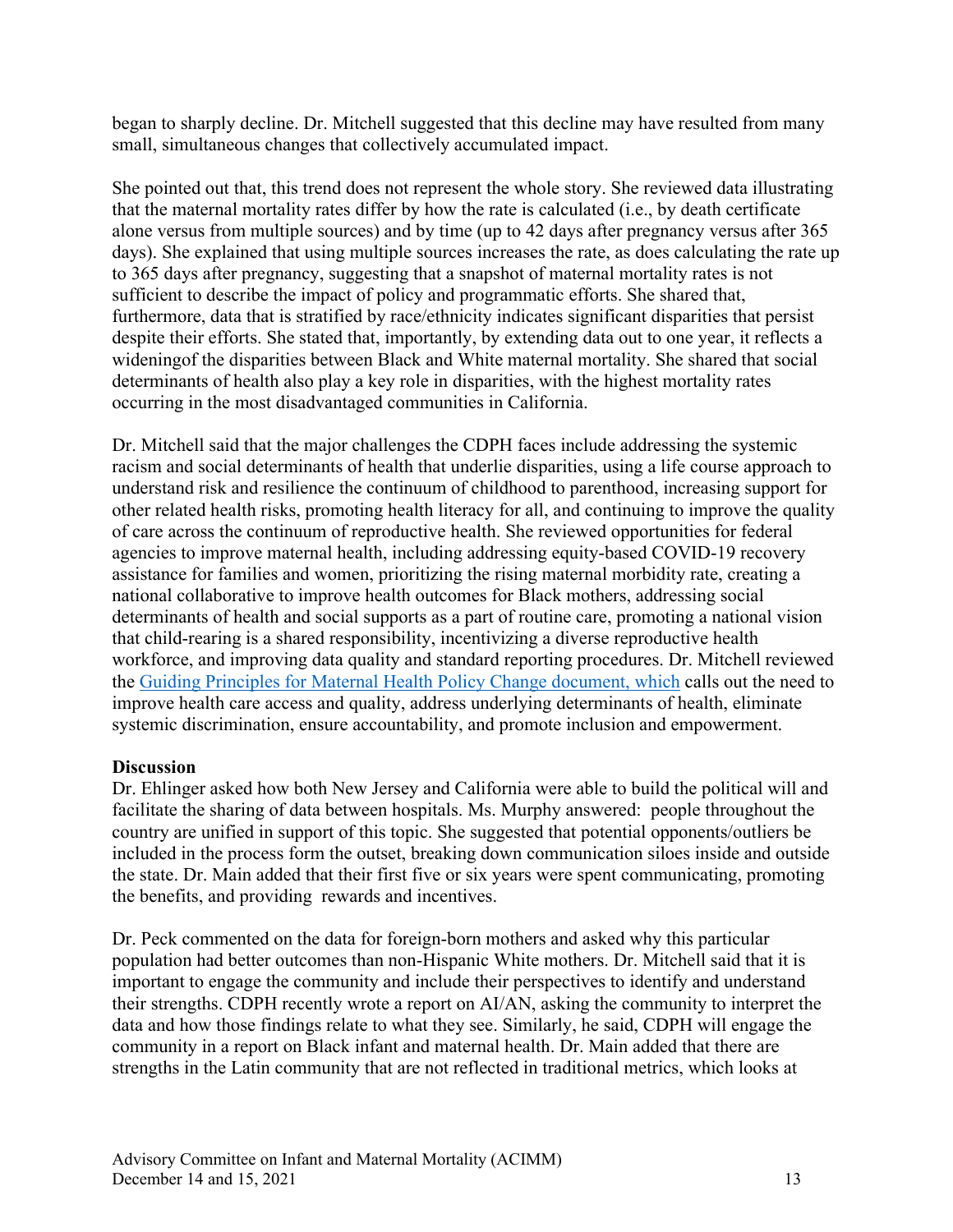factors like personal wealth. Additionally, Latina women have far fewer comorbidities than other racial groups.

Dr. Palacios asked if the data for the AI/AN community will be included in the CDPH initiatives and what kind of partnerships would support that data collection. Dr. Main answered that they stratified their data by race/ethnicity, but they were initially concerned about including AI/AN communities due to the very small numbers. He shared that they have since changed that and the most recent report will include AI/AN mothers, as well as guidance on how to interpret small numbers. If multiracial birthing persons were included in the data, he explained, it would more than double the AI/AN rates. Dr. Palacios reiterated that capturing the community's experience is key.

#### <span id="page-15-0"></span>**Summary of Day One**

#### *Edward Ehlinger, M.D***.***, M.S.P.H.***, ACIMM Acting Chair**

Dr. Ehlinger provided a recap of the day, suggesting that, while medical approaches can be wellfunded and researched through federal agencies such as the National Institutes of Health (NIH), the community and social side is not as well-funded or supported by any one agency. He asserted that this day's presentations have demonstrated the importance of community in maternal and infant health outcomes, and there is a need for better balance between clinical and community approaches.

## <span id="page-15-1"></span>**DAY TWO: Wednesday, December 15, 2021**

## <span id="page-15-2"></span>**Narrative Development – Healthy Mothers, Healthy Babies, Healthy Society**

#### *Edward Ehlinger, M.D***.***, M.S.P.H.***, ACIMM Acting Chair**

Dr. Ehlinger reminded the Committee of President Lincoln's statement that one who controls public sentiment by shaping the narrative is more influential than one who enacts statutes or pronounces decisions. He stated that, today, social media and other media outlets have powerful influence over creating the narrative that shapes public opinion. He asserted that it is, therefore, important for the Committee to focus on creating and advancing a narrative about the importance of maternal and infant health to the success of our society. He shared that Vice President Kamala Harris contributed to this narrative when, in her opening remarks at the White House Maternal Health Day of Action, she said that "a healthy economy requires healthy mothers and healthy babies."

He described how narrative is not simply one story, rather it is a set of stories based on the context of values, lived experiences, and affiliations. He stated that narratives inform our identities and shape how we function in society. He reiterated his aim to develop an ACIMM report that shapes the narrative about the importance of mothers, babies, and families that leads to the long-term success of the country and helps change local, state, and federal program investment and policy strategies.

He stated that the first two steps in the process are to identify the dominant narrative and then create an alternative narrative. He reviewed some ideas that may shape the dominant narrative, including that health is an individual responsibility, anyone can choose to be healthy, and health care will "cure" illness and injury. He shared that the alternative narrative includes ideas such as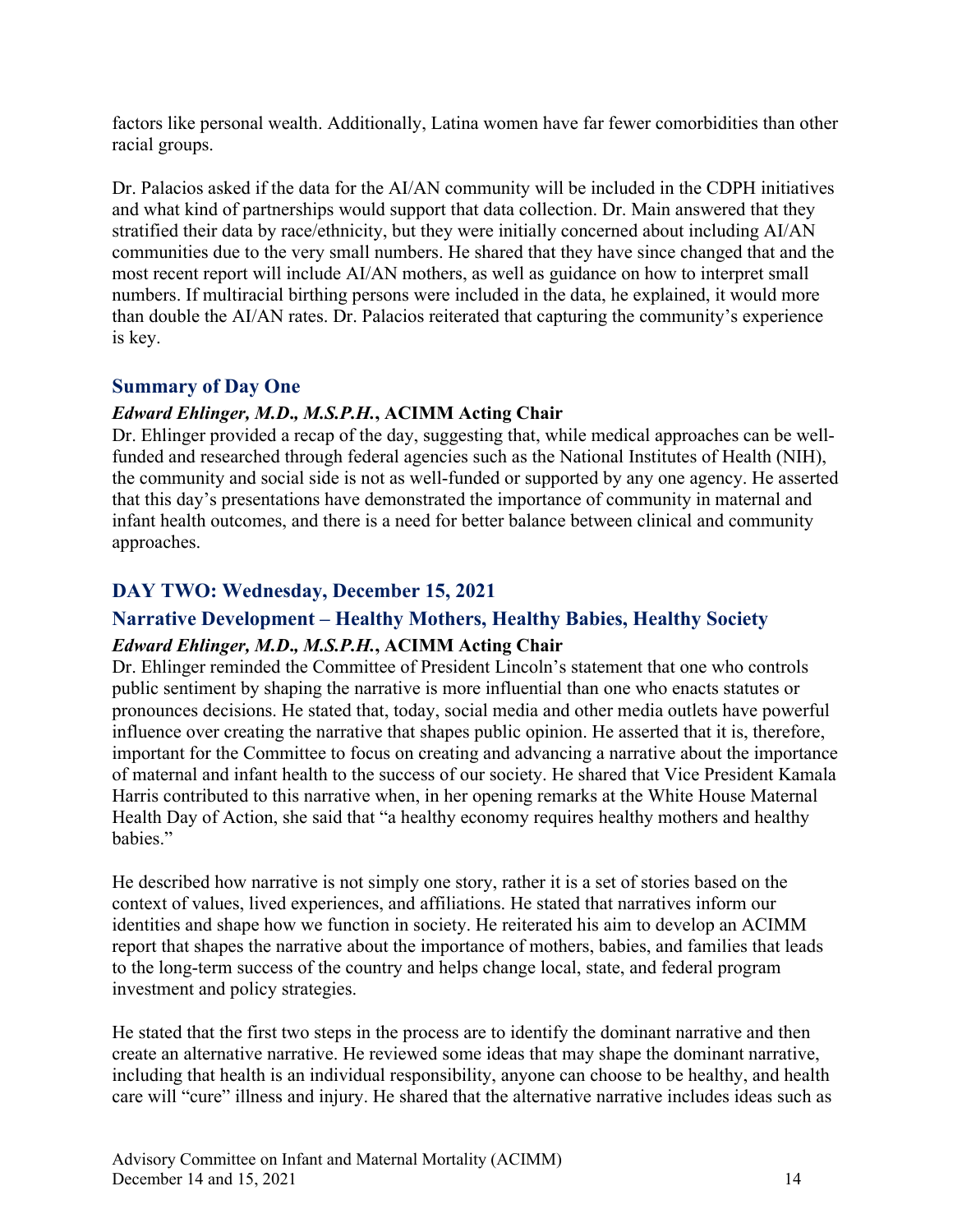health care is a community responsibility, historical trauma and health equity are current challenges, investments in medical and public health should be balanced, and the government has a role in protecting the public good.

Dr. Ehlinger applied both of these narratives to maternal and child health, with the dominant narrative including ideas that parents carry sole responsibility for the health of their children, private sector markets meet the needs of children, and disparities result from parental inadequacies. He stated that the alternative narrative for maternal and child health includes ideas that child rearing is a family and community responsibility, vitality of society requires community investment and prioritization of children, and some families endure structural disadvantages and need additional support.

He said that the next step involves advancing the alternative narrative. He stated that three sources of information help to advance this narrative: 1) the proposed actions put forward at the [White House Maternal Health Day of Action,](https://www.whitehouse.gov/briefing-room/statements-releases/2021/12/07/fact-sheet-vice-president-kamala-harris-announces-call-to-action-to-reduce-maternal-mortality-and-morbidity/) 2) elements of the [Build Back Better Act](https://www.whitehouse.gov/build-back-better/) that invest in public policies to strengthen maternal and child health, and 3) Dr. Laurie Zephyrin's article ["Changing the Narrative and Accelerating Action to Reduce Racial Inequities in Maternal](https://ajph.aphapublications.org/doi/full/10.2105/AJPH.2021.306462)  [Mortality,](https://ajph.aphapublications.org/doi/full/10.2105/AJPH.2021.306462)" published in the *American Journal of Public Health*. He highlighted the step in Dr. Zephyrin's article about determining *why* Black pregnant and birthing people do not receive riskappropriate care based on standards. He asserted that it is at this step that the dominant narrative for maternal and child health constrains advancing health equity, because it is built on the idea that health comes from personal choices and medical care, not from structural processes and social determinants of health.

Dr. Ehlinger reviewed Dr. Robert Milstein's [framework](https://rethinkhealth.org/wp-content/uploads/2015/02/Hygeias-Constellation-Milstein-CDC-Final.pdf) of navigating public health work, which outlines both a charity narrative and a social justice narrative for impacting health. He stated that over the last few years, ACIMM has been slowly changing the narrative from a focus on programs and medical care to a focus on policies and social determinants of health. He asked the Committee to review and provide feedback on these ideas on dominant and alternative narratives.

#### **Discussion**

Dr. Peck cautioned against viewing narratives as "either/or", rather they can be a "both/and" view that embraces all layers of narratives as essential for change. She pointed out that a narrative can be focused on structural change and justice without sacrificing a narrative focused on access to, quality of, or innovation in health care. Dr. Ehlinger agreed that there is no right or wrong narrative—all are necessary. However, there is often greater focus on resources and funds for health services and less focus on social justice or factors.

Dr. Warren said that the "both/and" perspective is also reflected in the updated ACIMM charter and name, which now includes both mother and child. He asserted that there cannot be healthy infants and mothers without considering the lifecycle and how upstream factors influence the next generation of offspring. In terms of developing a narrative, he stated, it is important to remember that states and communities operate very differently. Advancing ACIMM's work will require not holding onto preconceived ideas but instead understanding and meeting people where they are.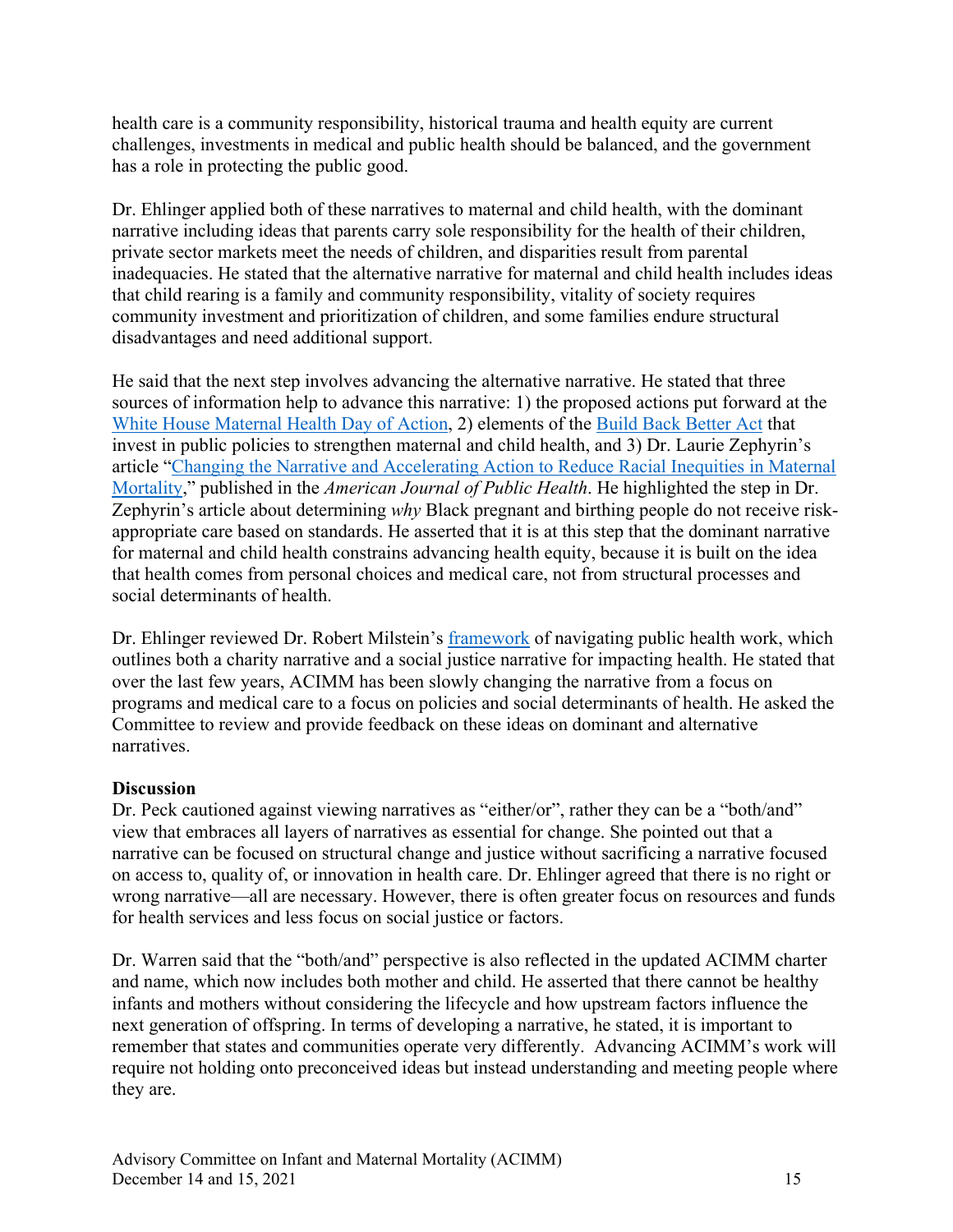Dr. Jarris reflected on the challenge of broadening language to be more accessible to a wider audience. He asserted that the current state of politics has created systems in which certain words cannot be used. For instance, he said, the words "structural racism" cannot be used in some universities' course descriptions. He pointed out that at the fundamental level, everyone cares about mothers and babies, but the language is going to be important. He suggested identifying people who can contribute to the development of language that will reach different views. Dr. Ehlinger pointed out that Dr. Jarris is a good model for using language that reaches different audiences, such as his use of "goodness and fairness" rather than "equity and disparities." He also highlighted how the term "birthing people" may have seemed strange a year ago, but with consistent use has become normalized.

Dr. Palacios agreed that diplomacy in word choice is important but that it can be a double-edged sword. She asserted that there is a risk of having to talk in code, which can have a real impact on what is being measured and, ultimately, what is being funded. She stated that terms that are used to mask the word "racism," for instance, do not describe the fundamental issue and will not achieve the intended change. Dr. Ehlinger agreed and provided an example of how his use of the term "structural racism" as a state health commissioner helped to change the conversation. He asked the Committee to continue thinking about narrative during the remaining presentations.

#### <span id="page-17-0"></span>**Health of Indigenous Mothers and Babies**

## *Janelle Palacios, Ph.D., C.N.M., R.N.,* **Moderator**  *CAPT Suzanne England, D.N.P., A.P.R.N.,* **Great Plains Area Indian Health Service** *Alida Montiel,* **Inter Tribal Council of Arizona**

#### *Stephanie Bustillo, M.P.H.,* **Inter Tribal Council of Arizona**

Dr. Palacios introduced the second part of a panel on indigenous mothers and babies. The first part took place at the September 2021 ACIMM meeting. She reviewed the presentations of the first meeting, which addressed the systemic policies that removed indigenous people from their land and caused intergenerational transmission of trauma. This trauma continues to affect the populations' health, the history and background of the Indian Health System (IHS), and the unique needs of the 574 recognized tribes and the ongoing challenges that hinder their health outcomes.

Dr. Suzanne England provided a brief overview of the U.S. tribal obligations, starting with the Constitution to the 2010 Indian Healthcare Improvement Act. She highlighted the accomplishments of IHS nurse, Eleanor Greg, who started the nursing division of IHS that specifically aimed to improve maternal and child health in the 1920s and the first Chief of Nurse Midwifery Service in IHS, Lucille Woodville in the 1970s. Dr. England also spoke about the Great Plains area, in which she serves, and the Pine Ridge Midwifery Program that started in the early 1970s.

She reviewed the IHS [mission, vision, and strategic goals](https://www.ihs.gov/aboutihs/#:%7E:text=to%20ensure%20that%20comprehensive%2C%20culturally,an%20optimally%20performing%20organization%3B%20and) and its different Divisions, Area Offices, and tribally-operated and urban Indian health care services throughout the U.S. She shared that IHS serves more than 2.56 million people and its appropriations increase as the population increases. She explained that the IHS 2020 budget appropriation was \$6 billion representing an expenditure of approximately \$4,000 per user population. She stated that in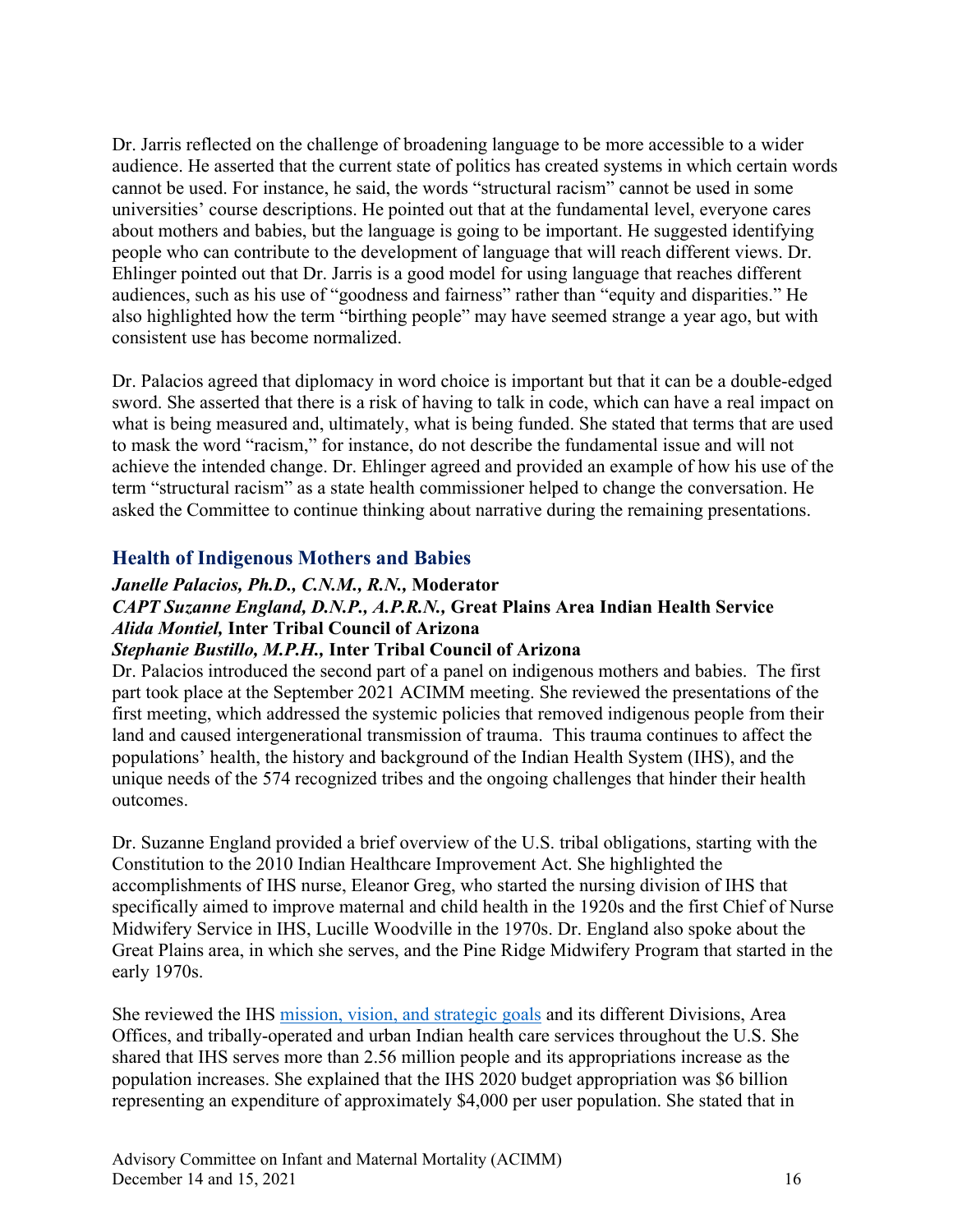comparison, the average health care expenditure in the U.S. is \$9700. She pointed out that IHS provides several health care provider [career](https://www.ihs.gov/jobs/) paths and offers loan repayment programs to aid recruitment.

Dr. England reviewed IHS accomplishments including an increased age of mothers giving birth to their first child, access to care that is close to families' homes, public health nurse visits, postpartum visits and well-child checks, and partnerships with ACOG to provide quality improvement and education opportunities ensuring provision of evidence-based care. In terms of challenges, she stated, IHS is working to improve access for families living in rural areas and food deserts, address high poverty rates and generational trauma, improve recruitment to address health care provider positions in rural areas, and reduce substance use. She explained that another ongoing challenge is that IHS statistics come primarily from people who live on the reservations and receive care from IHS hospitals, even though many families live off the reservation. Therefore, she stated, there is a need for IHS to understand and address the specific needs of Native American populations at both rural and urban areas, on and off reservations.

She then addressed challenges in maternal and child health, specifically in rural areas. She explained that many birthing persons will receive prenatal care in a health center that does not have delivery capacity. She highlighted that they must travel a great distance to give birth, often battling weather conditions. She pointed out that this challenge is compounded when a birthing person is considered high-risk because they will then need to travel further to a level 2 or 3 facility. Often, she explained, this means that families are unable to join them or must travel a great distance. She said that telemedicine or specialists who travel to local facilities can help overcome some of these challenges, but long distances and the shortage of health care professionals continues to negatively affect access to care. She explained that emergency departments in rural areas are now trained for emergency childbirth and to assess high-risk conditions such as preeclampsia or uncontrolled diabetes.

Ms. Alida Montiel directs the Inter Tribal Council of Arizona (ITCA) health and human services. She provided an overview of ITCA and maternal and infant health programs and outcomes in American Indian communities in Arizona. She shared that ITCA was established in 1952 during a termination era in which tribal governments came together as a united voice to address common issues. She explained that in 1975, the ITCA achieved nonprofit status. She shared that its members comprise the highest elected tribal officials to provide a comprehensive view of the conditions and needs of their communities. She highlighted that they work with federal agencies, specifically IHS and the Bureau of Indian Affairs, to address health, education, environment, and voting initiatives. She explained that of the 12 IHS facilities across the nation, three are located in Arizona.

Ms. Montiel talked about the AI/AN traditional practices that view wellness as a balance of mind, body, and spirit with the environment. She shared that these traditional practices focus on prevention and risk reduction and have been shown to improve outcomes in maternal and infant health. She explained that cultural consideration for these traditional practices should be acknowledged, accepted, and integrated into their medical and community health setting that serve the AI/AN community. Currently, she stated, these practices have been integrated into some IHS/Tribal/Urban Health (I/T/U) programs but are not yet covered by Medicaid. She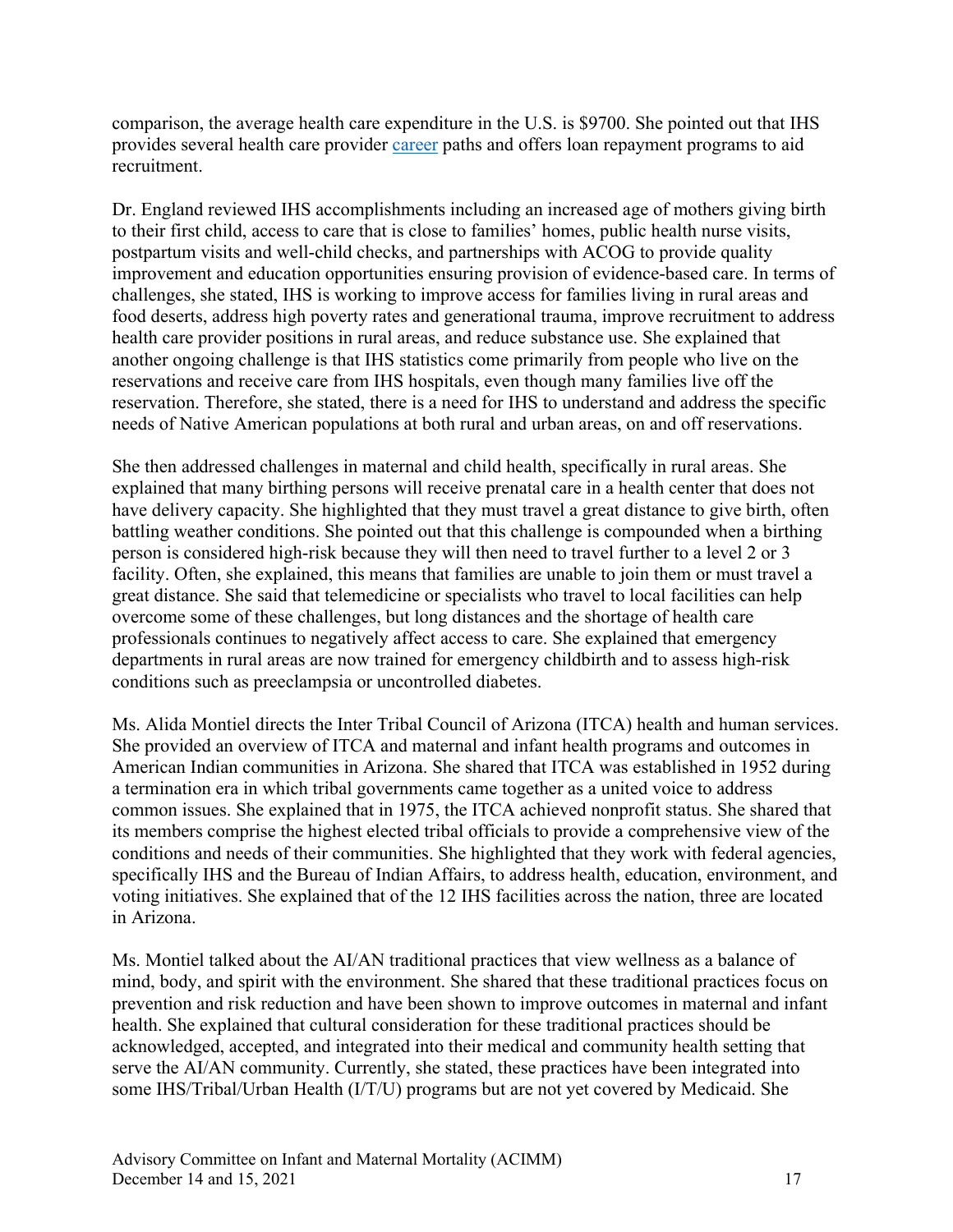explained that their Medicaid agency, the Arizona Health Care Cost Containment System (AHCCCS), hosts a [Traditional Healing Workgroup](https://www.azahcccs.gov/AmericanIndians/Downloads/Consultations/Meetings/2016/TribalWorkgroups.pdf) that has been advocating for the inclusion of a Traditional Healing Waiver for I/T/U facilities through the Section 1115 Demonstration Waiver. As of December 2020, this request is still under negotiation.

She compared obstetric, labor, and delivery best practices that are provided through the IHS system with traditional AI/AN practices. She shared that IHS best practices provide low-risk family-centered birthing centers that offer different birthing options, anesthesia consultations, and lactation support. She shared that aligning those practices with traditional AI/AN practices includes honoring and incorporating protocols that permit feathers, tobacco, medicine bundles, teas, prayers, songs, and other rituals into the birthing plan.

She noted that IHS created a [policy](https://www.ihs.gov/ihm/pc/part-3/p3c13-ap-a/) to address the high rate of AI/AN maternal mortality and plans to establish a multidisciplinary Maternal Mortality Review Committee. She shared that ITCA has a [Steering Committee](https://itcaonline.com/programs/health-services/health-policy/health-policy-steering-committee/) of community health representatives, maternal health coordinators, nurse midwives, OB-GYNs, and traditional healers to guide and support maternal health strategies, improve maternal morbidity and mortality, and evaluate maternal health outcomes. Ms. Montiel reviewed an issue in which a labor and delivery facility in Phoenix was temporarily closed for maintenance during the pandemic. She explained that this closure compounded concerns for long travel distance, covered services, and staff shortages and prompted demonstrations from the AI/AN community. She noted that ITCA has therefore prioritized the backlog of the maintenance and repair of their IHS facilities, advocating for increased funding through IHS appropriations and working to reopen the Phoenix facility.

Ms. Stephanie Bustillo reviewed data from a recent ITCA report on severe maternal mortality providing background for the scope of maternal mortality and morbidity in Arizona. She stated that the CDC [Pregnancy Mortality Surveillance System](https://www.cdc.gov/reproductivehealth/maternal-mortality/pregnancy-mortality-surveillance-system.htm) indicates the AI/AN women have the second highest mortality rate, of which an estimated 60 percent are considered preventable. She shared that CDC also indicates that the overall rate of severe maternal morbidity has increased nearly 200 percent from 1993 to 2014, with blood transfusions accounting for the majority of that increase.

Ms. Bustillo pointed out that ITCA serves Arizona, Nevada, and Utah but Arizona's rate of maternal mortality and severe morbidity in AI/AN is far higher than the other two states. She explained the results of her comparison analysis of Arizona's rates to that of IHS across the nation. She noted that IHS's rate of maternal mortality and severe morbidity between 2011 and 2015 was 246.1 per 10,000 live deliveries as compared to Arizona's rate of 292.6. Although there were some limitations in this analysis, including the distinction between maternal morbidity and severe morbidity, she affirmed that the data still depicts a concerning issue for birthing individuals in Arizona.

She then reviewed the ITCA action items for addressing this disparity from a social-ecological perspective. These include at the *individual level*, initiating and continuing prenatal care and seeking postpartum care; at the *tribal community level*, advertising resources for these services; at the *tribal health care provider level*, educating individuals about maternal mortality and morbidity and promoting the CDC [Hear Her](https://www.cdc.gov/hearher/index.html) campaign; at the *tribal leader and non-public health*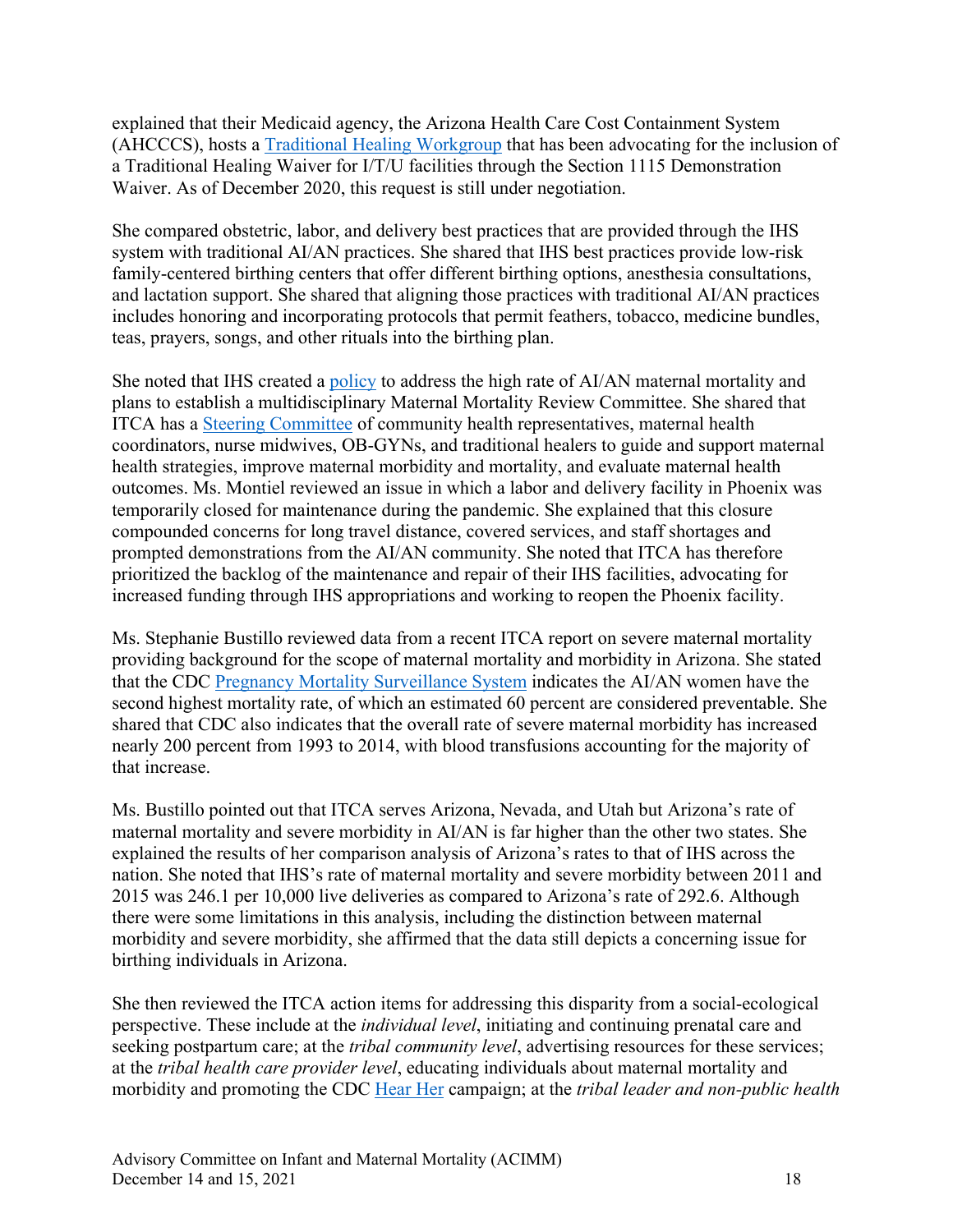*level*, improving AI/AN surveillance data with tribes, IHS, state registries, and tribal epidemiology centers; and at the *ITCA level*, continuing to analyze and report more current data using the [IHS Epidemiology Data Mart.](https://www.ihs.gov/npirs/data-marts/) Ms. Bustillo provided a [link](https://itcaonline.com/programs/research-and-evaluation/epidemiology/reports-publications/) for the ITCA maternal and child health reports.

#### **Discussion**

Dr. Jarris asked about the difference between the number of diagnostic codes and procedure codes in the ITCA analysis. Ms. Bustillo answered that both codes were identified by CDC. She explained that one potential reason for the disparity was that blood transfusions indicate that something else is going on and it would be interesting to identify the diagnostic codes associated with those blood transfusions.

Dr. Calvin asked the presenters to address the travel distance to high-quality services and the what the ideal balance of those services with local community care might be. Ms. Monteil suggested looking to the Alaska Native medical center model, which provides places for patients to stay close to facilities. She explained that Alaska is a huge state with a lot of transfer of care needs. She pointed out that ITCA looked at the resources Alaska provides to bring patients closer to delivery services to make recommendations for Arizona in the future.

Dr. Wanda Barfield asked the presenters to address risk appropriate care, and the models of care for meeting the needs of patients living in huge geographic regions. Ms. Monteil said that one challenge identified by their tribal health leaders is that the systems can lose track of a patient who received prenatal care locally but is transferred a long-distance for delivery. Dr. England added that many who experience challenges with travel and finances will not continue with postpartum care. She shared that providing postpartum programs, in combination with well-child checks for instance, could address their needs for parenting education, contraception, and health care follow-ups. Additionally, she said, the referral facilities are often not aware of cultural considerations and would benefit from education to provide culturally appropriate care. Ms. Bustillo said that ITCA is aware data gaps of American Indian individuals who may not be registered or who deliver outside of IHS and is working to improve data linkages.

Dr. Wise asked if there is a primary narrative integrating the three presentations that would facilitate direct action. Dr. Ehlinger responded that he is working with MCHB to host the next inperson meeting on tribal land. He asked the Committee and the Health Equity Work Group to consider the AI/AN narrative towards the planning of that meeting. He also mentioned looking forward to the ACOG evaluation report of IHS.

## <span id="page-20-0"></span>**Housing Insecurity, Eviction, and Birth Outcomes**

#### *Magda Peck, Sc.D.,* **Moderator**

*Richard Cho, Ph.D.,* **Department of Housing and Urban Development (HUD)** *Gracie Himmelstein, M.D., M.A.,* **Princeton University; University of California, Los Angeles**

*Alison Cernich, Ph.D., APBPP-Cn,* **National Institute of Child Health & Human Development (NICHD)**

Dr. Peck said that housing is a key social determinant of health that impacts maternal and infant health outcomes. She talked about Matthew Desmond's book, *[Eviction](https://www.evictedbook.com/)*, which described eviction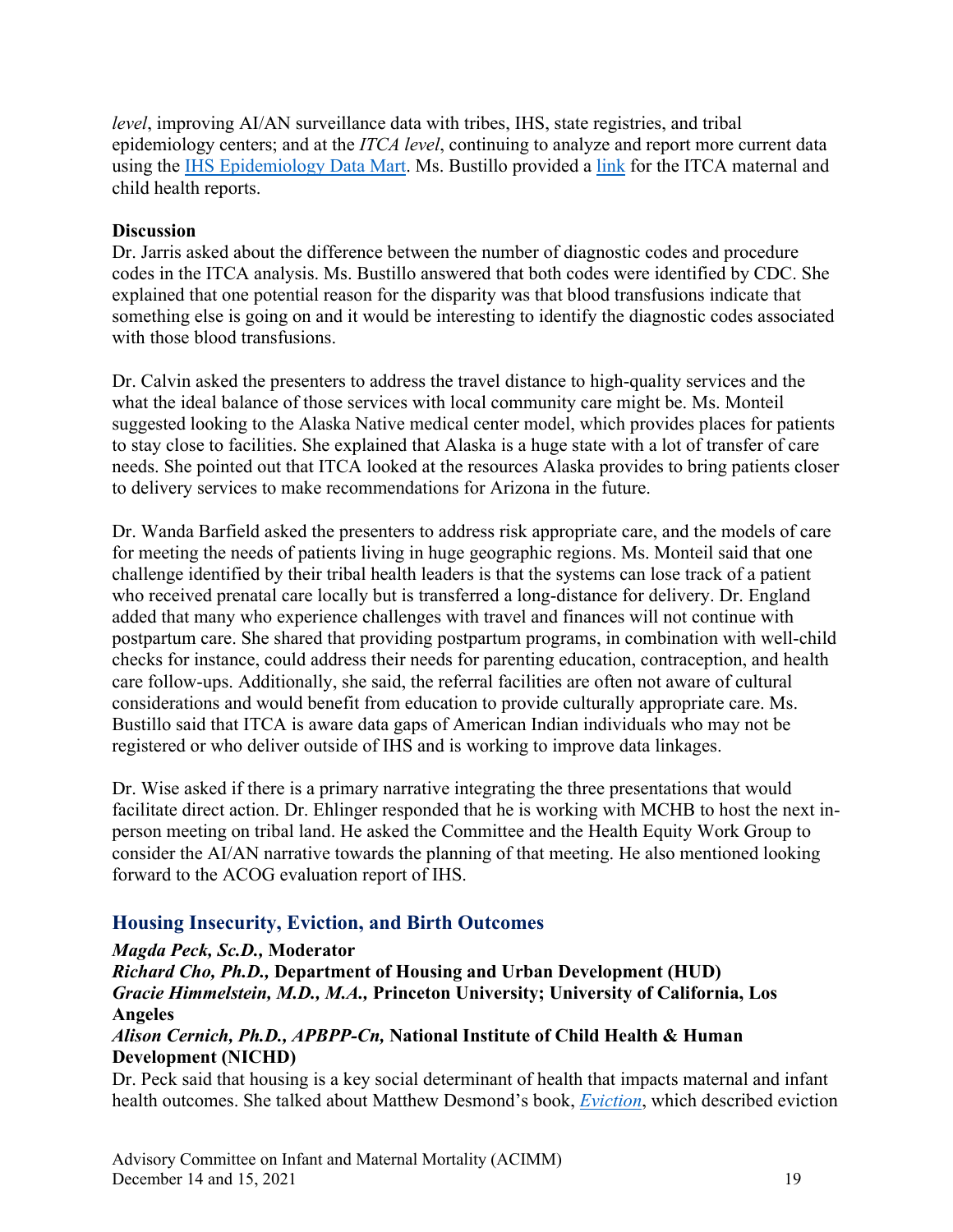as a sentinel event. She shared that the systems that create housing instability are complex, multifaceted, and intergenerational and can lead to long-lasting effects on families and, in particular, negatively impacts infant and child health and wellbeing.

She pointed out that despite aggressive advances in clinical medicine and innovations to improve access to quality health care, there is growing evidence that upstream factors such as racism and environmental exposure impact health outcomes. She shared that these presentations will focus on the upstream factor of housing and its impact on health. She indicated that the White House just hosted a [forum](https://housingmatters.urban.org/events/white-house-office-public-engagement-housing-and-health-forum) on housing, bringing together stakeholders across the health sector to spotlight the impact of housing on health equity and to issue a call for action.

Dr. Richard Cho is a senior advisor to Ms. Marcia Fudge, the HUD Secretary, and was a lead presenter at the December 2021 White House forum on housing. He shared that HUD's mission is to create strong, sustainable, inclusive communities and quality affordable homes for all. He pointed out that HUD understands that to achieve that mission, it must also address the health needs of people in their housing programs. He explained that though it is currently a small agency, the President's proposed Build Back Better Act would significantly increase their budget.

Dr. Cho's role at HUD is to address the intersection of housing and health. He reviewed the Department's definition of housing security, which is housing that is physically and environmentally safe; has physically adequate space; is affordable (representing no more than 30 percent of gross income); is based on choice; and is stable through the protection of local, state, and federal housing laws. He explained that the definition of housing insecurity spans multiple experiences including homelessness, risk of homelessness, rent burden (paying more than 30 percent of gross income), risk of eviction or foreclosure, severely inadequate living conditions, and worst case housing needs (renter households that are experiencing rent burden and severely inadequate conditions).

He then reviewed the scope of housing insecurity. He shared that statistics from the [Household](https://www.census.gov/data/experimental-data-products/household-pulse-survey.html)  [Pulse Survey](https://www.census.gov/data/experimental-data-products/household-pulse-survey.html) collected during the COVID-19 pandemic show that, from September to October 2021, nearly 7 million renters in the U.S. reported being behind in rent and more than 3 million reported fear of imminent eviction. He noted that pre-pandemic data indicated that more than 580,000 people had experienced homelessness, an increase of 6 percent since 2016. He pointed out that data from 2019 indicated that 7.77 million households had experienced worst case housing needs, representing a 2 percent increase among non-Hispanic Black households and a decrease among non-Hispanic White households.

Dr. Cho shared that over the course of the pandemic the number of households experiencing housing insecurity varied from month to month, with higher numbers associated with increasing numbers of infections and lower numbers associated with the rollout of the American Rescue Plan and COVID-19 vaccinations. He stated that, the overall rate of housing insecurity remained high affecting approximately 5 million households at any given time during the pandemic and disproportionately affecting non-White households.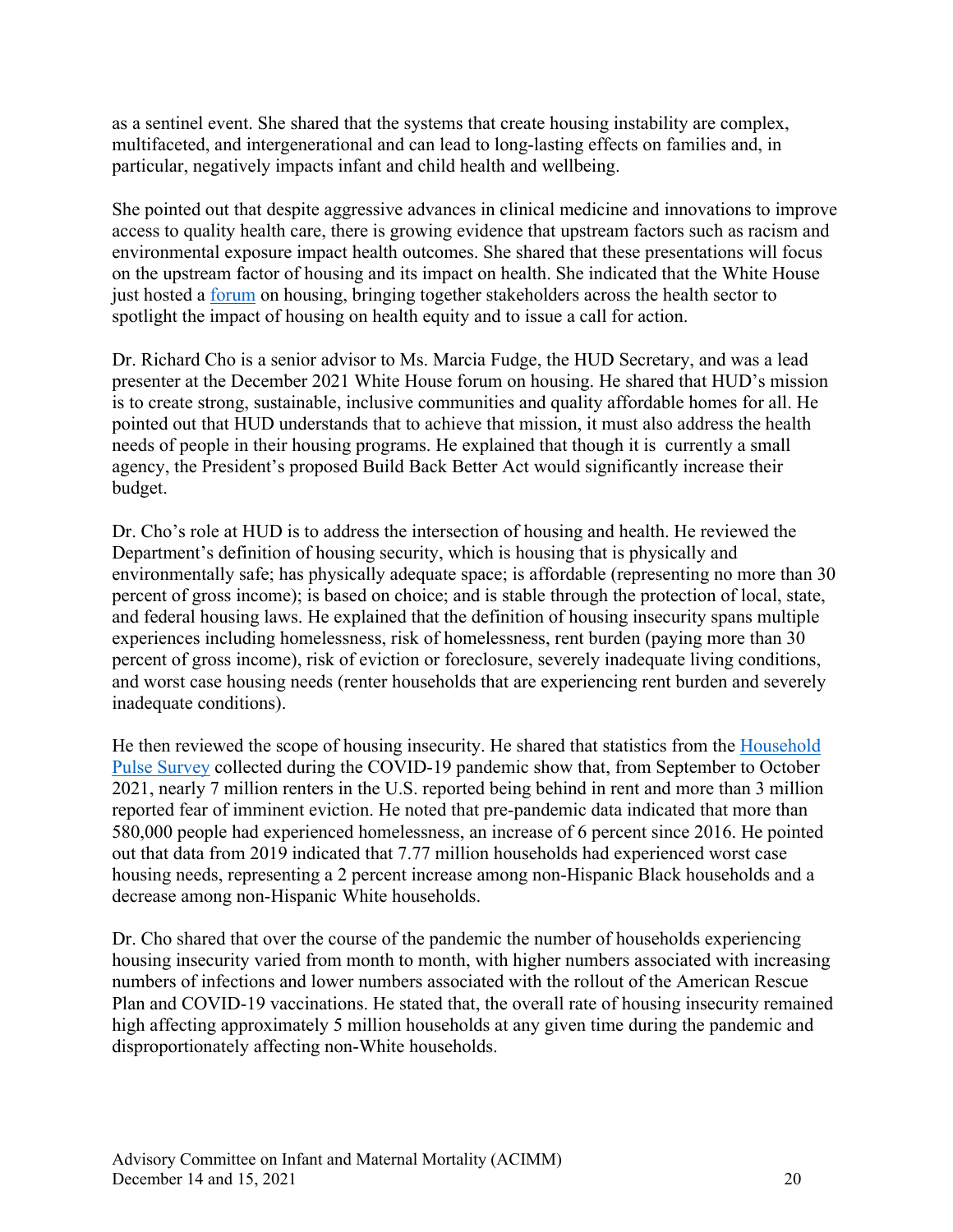Dr. Cho noted that 70 percent of individuals in HUD-assisted programs are women. Of those, 77 percent identify with a racial/ethnic minority group. He shared that approximately 50,000 babies are born each year to HUD-assisted women. He explained that children comprise 35.5 percent of all HUD-assisted persons, including 900,000 children aged 0-5. He stated that data on health status indicate that both women and children in the HUD programs are more likely to have high risk factors for COVID-19.

He shared that research indicates that that infancy is the most likely period of life to live in a homeless shelter. He highlighted that approximately half of homeless families have a child aged 0-5 and 10 percent have a child under 12 months of age. He pointed out that homelessness is associated with higher odds of low birth weight, preterm delivery, and poor infant health, as well as worse maternal physical and mental health outcomes.

Dr. Cho reviewed some promising interventions for the coordination of housing assistance and maternal and child health. He cited the [Ohio Healthy Beginnings at Home](https://www.healthpolicyohio.org/healthy-beginnings-at-home-final-report/) study, which showed that a combination of rental vouchers and maternal health services resulted in a greater number of newborns born at full term, fewer newborns admitted to NICU, and fewer days spent in NICU for newborns who required it. He shared that another 12-year study found that providing a housing voucher to homeless families with young children resulted in fewer child separations, decreased maternal distress, decreased economic stress, fewer child behavior issues, and decreased food insecurity. He also pointed to the Boston Healthy Start in Housing Program which is tracking how the provision of public housing and maternal health services improves maternal health status.

Going forward, he stated that HUD is committed to improving outcomes for mothers, children, and families through increased education and outreach, cross-agency data linkages, partnerships with maternal and child health stakeholders, and connecting health care providers with housing providers. He further emphasized that HHS can facilitate a stronger link with housing programs by including HUD in its conversations and embedding housing screening and resources with their existing programs.

Dr. Gracie Himmelstein is part of the [Eviction Lab](https://evictionlab.org/about/) team. She said that health at birth is a major determinant of health across the life course and one key driver of poor health at birth is maternal disadvantage. She shared that eviction is both a cause and a consequence of maternal disadvantage. She noted that there has been a rising eviction crisis in the past two decades, with median rent increasing by 13 percent and median income increasing by less than half a percent. She cited that in 2016 over 6 percent of renter households had an eviction filing, and in 2017 more than half of poor tenants in the U.S. were considered rent burdened. She explained that these data do not represent a one-time event, but rather an epidemic of chronic financial insecurity in renters.

She noted that during the COVID-19 pandemic, the CDC issued a moratorium on evictions, preventing over 1.5 million evictions. She explained that, in states and localities that did not continue a moratorium policy, eviction rates increased, resulting in increased rates of COVID-19 infection, morbidity, and mortality. She highlighted that there are racial and gender disparities in eviction risk, with eviction rates higher among Black renters and women. Notably, she pointed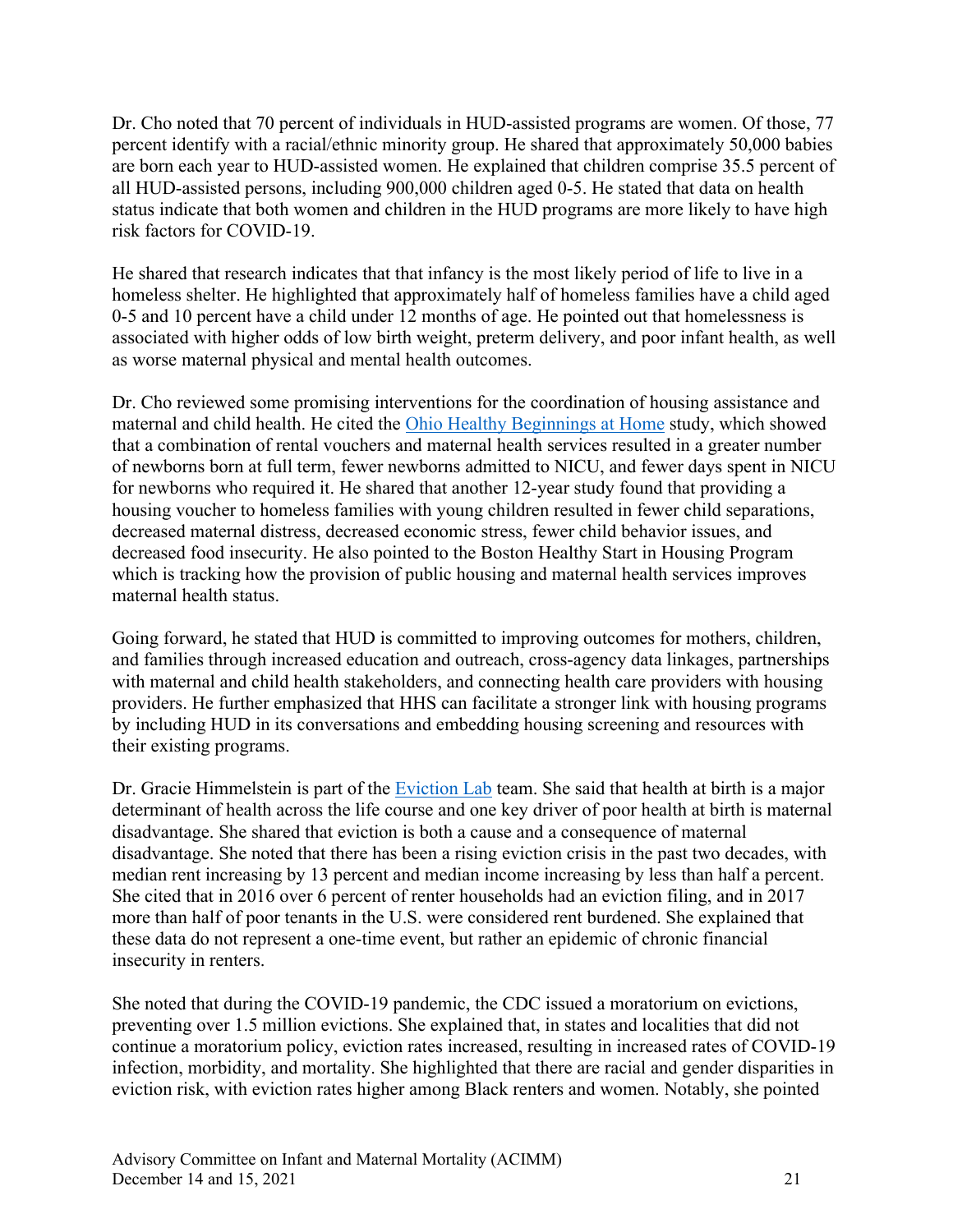out, the eviction filing rate against Black women (the same population at highest risk for adverse birth outcomes) is nearly twice that of White women.

Dr. Himmelstein presented eviction and birth data from Georgia. Comparing women during their pregnancy and the time outside of pregnancy, she explained that those individuals were exposed to eviction during gestation had significantly worse birth outcomes, including lower birth rate and increased probability of premature birth. She shared that the second and third trimester were found to be particularly vulnerable times for eviction. She stated that eviction rates vary across the U.S. and are dependent on state and local policies. She concluded that research suggests that policy intervention such as legal assistance, affordable housing, rental assistance, and increased minimum wage and public benefits can significantly reduce the frequency of eviction.

#### **Discussion**

Mr. Lee Wilson said that MCHB has been engaging with HUD to bridge services. Dr. Cho has spoken at Healthy Start meetings and they are looking at the potential of a housing voucher program for Healthy Start grantees.

Dr. Ehlinger asked what policy changes occurred in the 1980s that led to a dramatic increase in homelessness. Dr. Cho said that the idea that the deinstitutionalization of mental health institutions in the 1960s and 1970s led to an increase in homelessness is an oversimplification. He explained that there were also slum clearance policies, reduced numbers of affordable housing, and a significant shift in HUD's budget that contributed to homelessness. Of these, he stated, the decades of disinvestment in housing programs coupled with significant housing costs has been the biggest driver of homelessness rates. He explained that the American Rescue Plan and the Build Back Better Act are opportunities to make up for the many decades of disinvestment.

Dr. Peck asked if Dr. Cho had a wish list from ACIMM. Dr. Cho said that continued conversation is key to increasing understanding and awareness of this issue and recommended build collaborations between health and housing programs. He shared that HUD is excited to support partnership with HRSA.

Dr. Peck asked Dr. Himmelstein to describe the Eviction Lab and why it exists. Dr. Himmelstein said that eviction results in a cascade of adverse outcomes affecting employment, education, and health. She shared that the Eviction Lab exists to address these cascading events of insecurity and to use the data to understand the who, where, and what that result from eviction.

Dr. Tara Sander Lee asked what type of policies are needed for a pregnant individual and across what timeline would those policies be most effective. Dr. Himmelstein said that understanding that the second and third trimesters are the most vulnerable for eviction provides a window of time in the first trimester to intervene. She explained that providing a medical and legal partnership early in the pregnancy and identifying those at highest risk would have significant impact.

Dr. Sanders Lee referred to Mathew Desmond's book and suggested it referred to eviction not only as a sentinel event, but as one that is self-perpetuating. She asked what tools might help an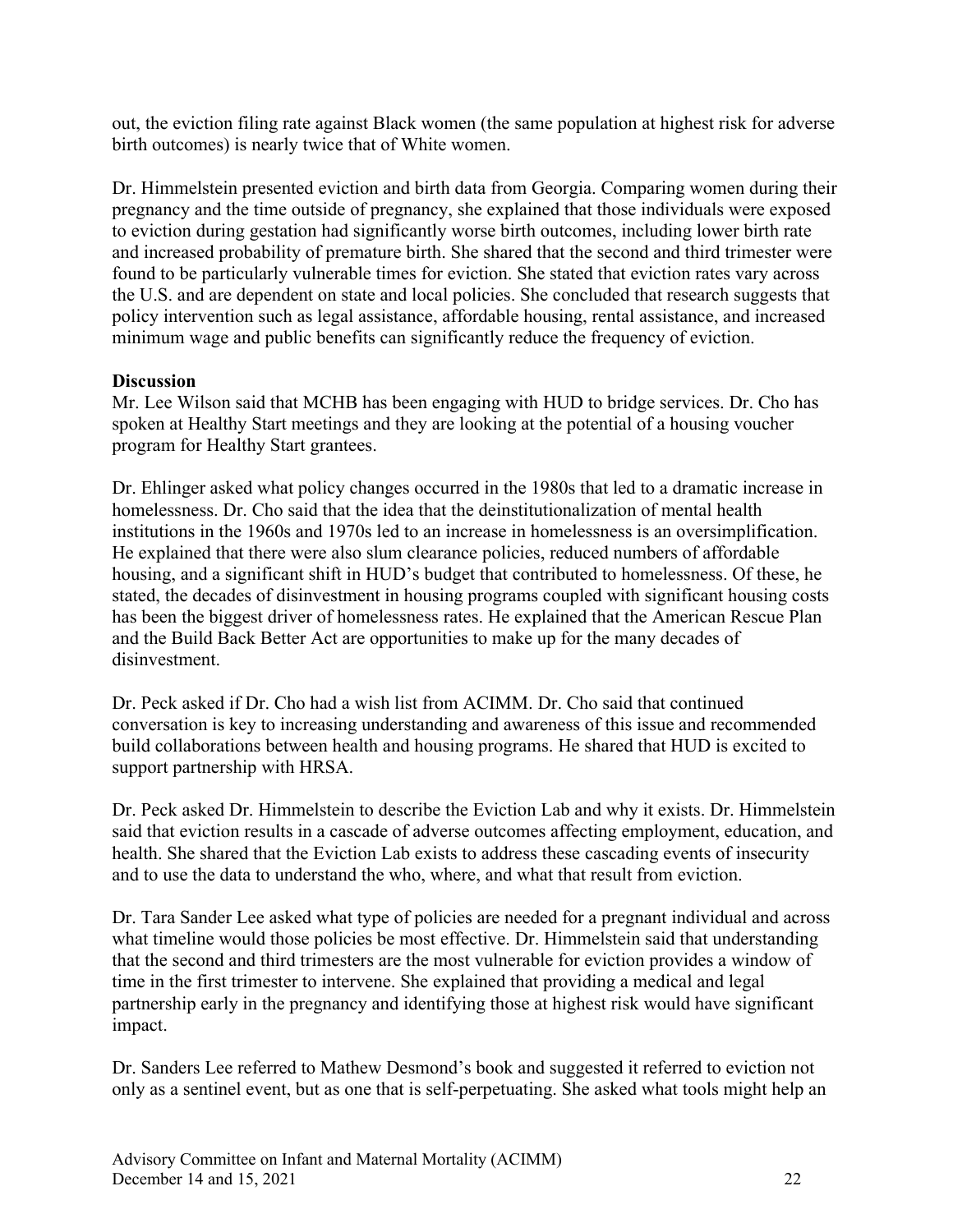individual who has been in the cycle for a while. Dr. Himmelstein agreed that the data show serial evictions but that the effect on infant health is the same whether the eviction occurs once or serially. She said that pregnancy is a time in which there is increased contact with social workers and clinicians. This provides an opportunity for intervention.

Dr. Peck said that it is important to understand the historical, contemporary dynamics of housing and the relationship of housing insecurity and stress to inform recommendations for action. She asked Dr. Alison Cernich to address the effect of stress on housing. Dr. Cernich answered that social determinants of health can provoke biological shifts in the body. Additionally, she noted, many at risk individuals experience multiple disadvantages that impact where they live, regardless of eviction status. She shared that longitudinal research shows that there is intergenerational transmission of these disadvantages. She stated that even genetically, stress responses are passed through generations. She concluded that the time period of impact is not only the pregnancy, but across the life of the parent and child.

## <span id="page-24-0"></span>**Planning for a Future Evidence Review and Discussion on the Impact of Abortion on Infant and Maternal Mortality**

#### *Edward Ehlinger, M.D***.***, M.S.P.H.***, ACIMM Acting Chair**

Dr. Ehlinger said that, although many people view abortion as an issue of values and morality, there are also public health implications related to the health of mothers and infants. He asked the Committee to consider a framework for which objective data on the impact of abortion on maternal and infant mortality can inform a productive discussion. He reviewed ACIMM's charge to remind the Committee of its scope and then invited Dr. Glenda Eoyang to review a process for objectively asking questions.

Dr. Eoyang talked about the process of inquiry, which provides a path forward for complex topics that can become "stuck." She explained that inquiry helps to turn judgment into curiosity so that conflict and defensiveness can move to shared exploration. She stated that the process of inquiry involves framing a specific question to focus on, collecting sources of evidence or objective questions, and using those questions to design a framework for future conversation.

Dr. Eoyang asked Committee members to share their questions. Questions were written in the Zoom chat function and then read out loud.

Questions asked:

- What is the impact of restricting access to abortion on maternal health and maternal mortality -- morbidity, mortality? (Dr. Conry)
- What are the socioeconomic effects of having access to abortion or not having access to abortion for women, families, communities, and populations? (Dr. Palacios)
- What are the links between abortion and contraception access and use? (Dr. Palacios)
- How is infant mortality defined? I understand the definition of mortality between birth and one year. So, we have agreement on a definition? (Dr. Conry)
- Does anyone really feel that this process will immunize SACIM from intense, likely lethal controversy, particularly if the less progressive Congress is elected in the midterm? (Dr. Wise)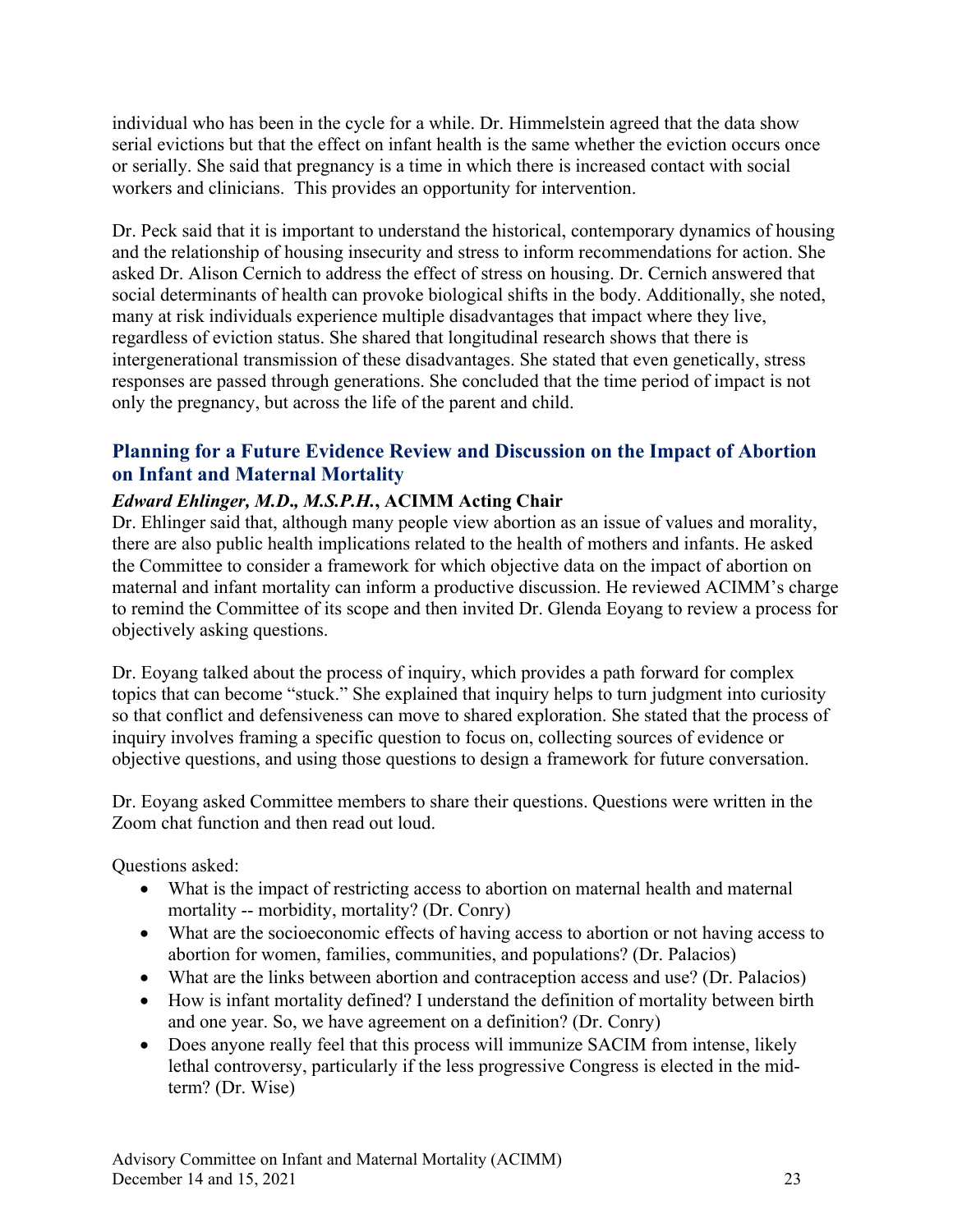- What are the dangers to women in having an abortion and what are the risks to future pregnancies and impact on preterm birth? (Dr. Sander Lee)
- How does the death of a mother impact the health of her family and community? (Dr. Conry)
- What is the impact on individuals and families related to abortion services access?
- (Dr. Pettiford)
- Do prior preterm or do prior pregnancy outcomes impact preterm birth risk?" (Dr. Calvin)
- What are the dangers to women in having an abortion and what are the risks to future pregnancies and impact on preterm birth? (Dr. Conry)
- What are the dangers to women in having an abortion and what are the risks to future pregnancies and impact on preterm birth? (Dr. Peck)
- What is the evidence source? (Dr. Conry)
- Who gets to decide what's evidence and what if we can't agree on the same set of facts here within SACIM? (Dr. Peck)
- If MCHB staff are available to really assist in formulating a literature search and then doing comprehensive scientific research that includes ranking the evidence and the quality of the studies? (Dr. Jarris)
- What are the risks of abortion? (Dr. Conry)
- What about risks that lead to preterm birth, which can include various published factors, including history of surgical abortion? (Dr. Malloy)
- How does access to abortion help reduce infant mortality? (Dr. Sander Lee)
- Over time, how has policy changes regarding abortion affected women, children, families, communities, and populations? (Dr. Palacios)
- How does the discussion and deliberation of ACIMM change, given the expanded duties to address maternal mortality and morbidity? How has it changed now that the committee has shifted from an exclusive focus on infant health to a mandate to look at maternal health and morbidity? (Dr. Peck)
- How and who makes the risk benefit decisions, given that any medical intervention has a risk and a benefit? (Dr. Jarris)
- How does global research impact United States understanding or interpretation of data? (Dr. Conry)

Dr. Ehlinger said that he will form a small work group to curate these questions, in order to create a session for framing this topic at the April 2022 meeting. Dr. Sanders Lee pointed out that this extensive approach has not been taken with any other topic. Dr. Malloy added that a discussion on preterm birth, which includes abortion, as it relates to maternal and infant mortality is reasonably within the scope of the ACCIM charge and has a body of evidence that does not require a different approach. Dr. Ehlinger reiterated that the topic is controversial, and this process is to determine if there is potential for objective discussion. Dr. Jarris said that he is grateful for this process because it allows him to better understand the topic so that Committee members can come to the conversation with similar knowledge backgrounds.

## <span id="page-25-0"></span>**Public Comment**

#### *Vanessa Lee,* **Acting Designated Official, ACIMM**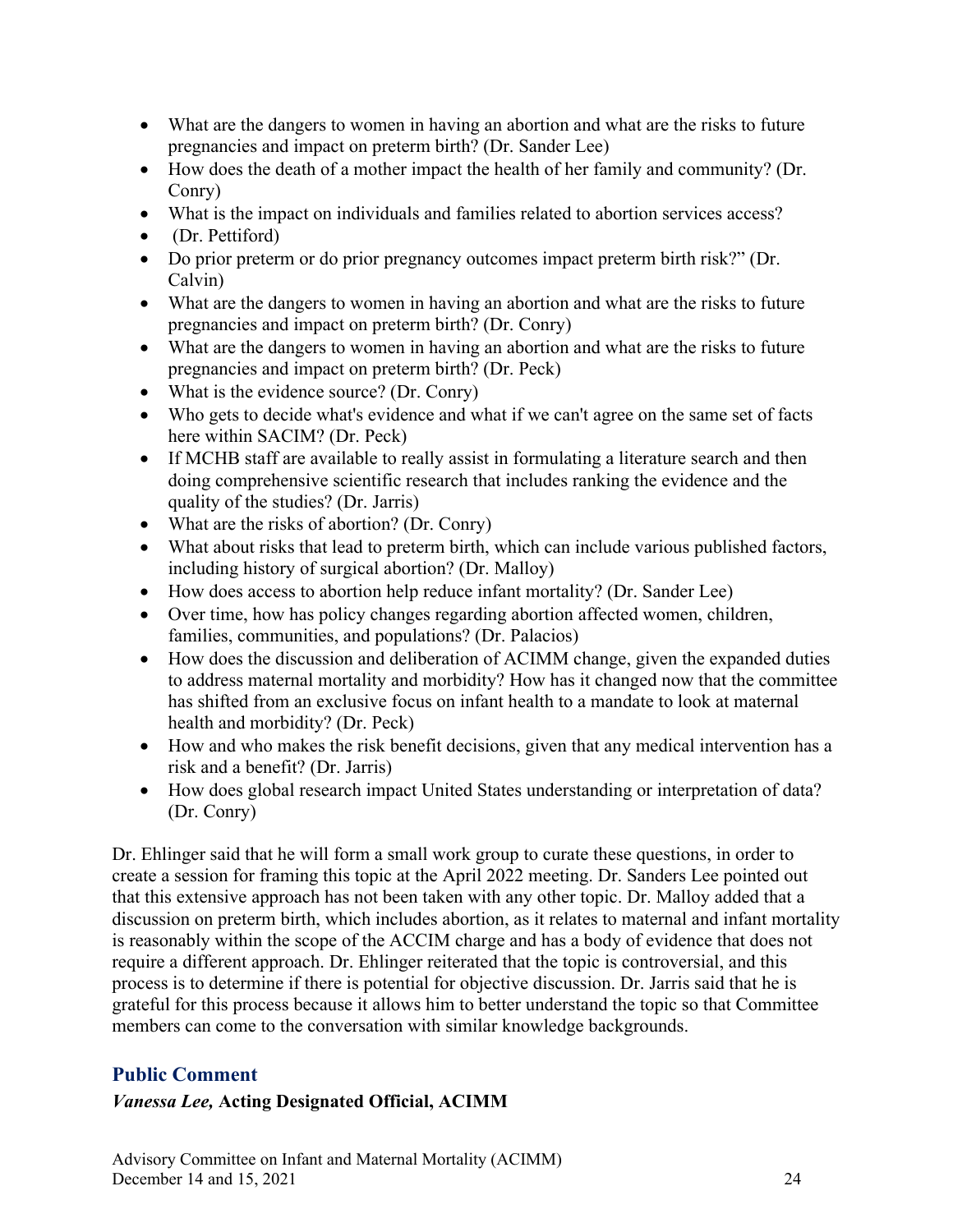Ms. Lee said that the Committee did not receive written comments. There was one request for oral public comment from Dr. Jen Villavicencio, who is an OB-GYN and the lead for equity transformation at ACOG. Dr. Villavicencio said that abortion is a complex issue but also a common, normal, and safe part of reproductive lives, whereas restricting abortion has dire consequences. She shared that ACOG's statement of policy on abortion is that induced abortion is an essential component of women's health care. She elaborated that it also states that all medical decisions regarding abortions should be made by patients in consultation with their health care providers without undue interference by outside parties. She explained that part of her practice includes compassionate and fact-based counseling, including informing each individual of the risks, benefits, and alternatives associated with all medical procedures, including pregnancy termination. She stated that the science on the safety of abortion and both its short- and long-term impacts on mental and physical health is settled and was reinforced recently by the National Academies of Science, Engineering, and Medicine in their 2018 consensus report *[The Safety and Quality of Abortion Care in the United States](https://www.nap.edu/catalog/24950/the-safety-and-quality-of-abortion-care-in-the-united-states)*.

Dr. Villavicencio affirmed that ACOG strongly recommends that the Committee thoroughly review the conclusions of this report. She stated that the conclusions outlined in the report reinforce that the Committee's time is best spent focusing on developing recommendations for the Secretary to address pressing drivers of maternal and infant mortality, including inequities in outcomes resulting from individual and systemic racism and social determinants of health. She added that there are also data from the [Turnaway Study](https://www.ansirh.org/research/ongoing/turnaway-study) demonstrating that women who are turned away from a needed abortion and subsequently give birth experience an increase in household poverty (and related outcomes, such as an increase in evictions) that lasts at least four years. She concluded that as the Committee considers its next steps, ACOG strongly urges it to consider the negative impacts that legislative restrictions have on maternal and infant mortality, as well as the body of evidence affirming the safety of abortion.

## <span id="page-26-0"></span>**Discussion and Next Steps**

#### *Edward Ehlinger, M.D***.***, M.S.P.H.***, ACIMM Acting Chair** *Vanessa Lee,* **Acting Designated Official, ACIMM**

Ms. Lee reviewed the language of the 2021-2021 ACIMM charter, which has been updated to include maternal mortality and severe morbidity, tribal and territorial governments, and the MCHB Title V Block Grants. She shared that the updated charter also includes formalized language for the Committee to consider private and voluntary sectors and to look beyond medical factors to include policy-, program-, and system-level changes. She stated that the Committee bylaws have also been approved by HRSA and will be included in the next briefing book. She explained that HRSA anticipates appointing eight to nine new Committee members by the next meeting. She noted that they are exploring an offsite, in-person meeting on April 5, 6, and 7, 2022, depending on any government policy in place at that time. Ms Lee talked about their intention to have a more experiential meeting, but they will monitor the state of the COVID-19 pandemic and will keep the Committee posted.

Dr. Ehlinger anticipates the next two meetings will also focus on recommendations for indigenous health and provide a warm handoff from retiring Committee members to new Committee members. Ms. Lee shared that the annual deadline to file the ethics review is May, which is the same for regardless of start date and will be required to complete in order to